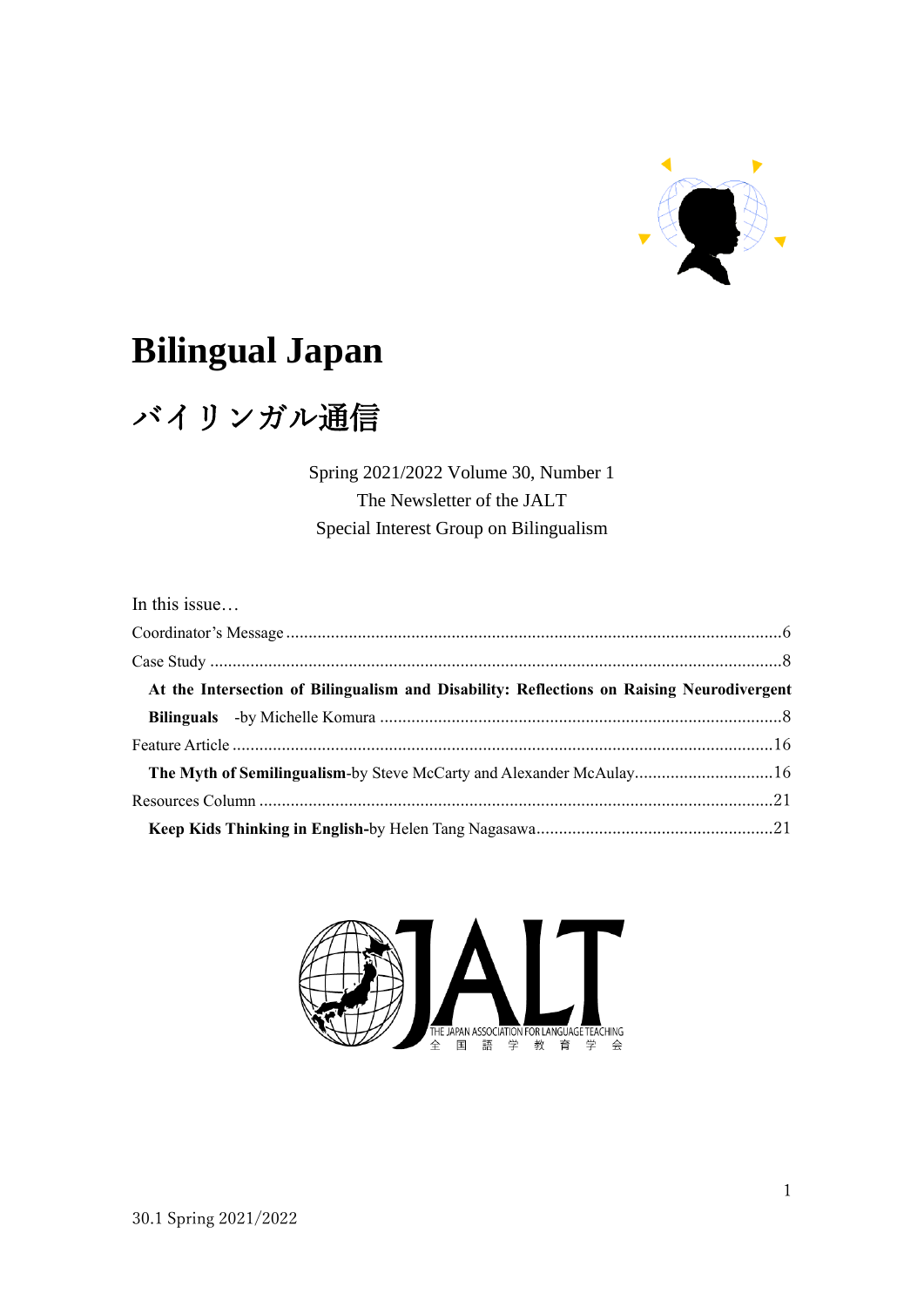### Bilingualism SIG Decision-Making Team

| Coordinator<br>会長<br>Alexandra Shaitan                                                                                                                                                                                                                                | <b>Treasurer</b><br>会計<br>Tim Pritchard | Director of<br><b>Membership</b><br>会員書記                                                   | <b>Director of Program</b><br>計画推進委員<br>Diane Lamb-Obara |
|-----------------------------------------------------------------------------------------------------------------------------------------------------------------------------------------------------------------------------------------------------------------------|-----------------------------------------|--------------------------------------------------------------------------------------------|----------------------------------------------------------|
| alexshaitan@yahoo.c                                                                                                                                                                                                                                                   | bilsigtreasurer@gm                      | <b>Blake Turnbull</b>                                                                      | dianelamb.ohiojapan@g                                    |
| om                                                                                                                                                                                                                                                                    | ail.com                                 | blaketurnbull@hotm<br>ail.com                                                              | mail.com                                                 |
| <b>Publicity Officer</b>                                                                                                                                                                                                                                              | Director of                             | Journal Editor                                                                             | <b>Newsletter Editor</b>                                 |
| 広報担当                                                                                                                                                                                                                                                                  | <b>Publications</b>                     | ジャーナル編集者                                                                                   | ニュースレター編集者                                               |
| Lauren Landsberry                                                                                                                                                                                                                                                     | 広報委員長                                   | Stephen M. Ryan                                                                            | Risa Hiramatsu                                           |
| laurenlandsberry@gm                                                                                                                                                                                                                                                   | Stephen M. Ryan                         | stephen05summer                                                                            | $e18d1101@soka-u.jp$                                     |
| ail.com                                                                                                                                                                                                                                                               | stephen05summer                         | @yahoo.com                                                                                 |                                                          |
|                                                                                                                                                                                                                                                                       | @yahoo.com                              |                                                                                            |                                                          |
| <b>Additional SIG Officers</b><br><b>Model of Languary Contract Contract Contract Contract Contract Contract Contract Contract Contract Contract Contract Contract Contract Contract Contract Contract Contract Contract Contract Contract Contract Contract Cont</b> |                                         | $\mathbf{D}^*$ and $\mathbf{D}^*$ are $\mathbf{P}^*$ and $\mathbf{D}^*$ and $\mathbf{D}^*$ |                                                          |

| Member-at-large       | <b>International Liaison</b> | <b>Directors of Newsletter</b> | <b>Regular</b> |
|-----------------------|------------------------------|--------------------------------|----------------|
| 庶務委員                  | 国際仲介委員                       | Distribution / 通信配             | Column         |
| Vacant                | Masae Takeuchi               | Sorrell Yue                    | Editors/       |
|                       | masae.takeucki@vu.edu.a      | yue079650@gmail.com            | 通信編集員          |
|                       | u                            |                                | Alec           |
|                       |                              |                                | McAulay,       |
|                       |                              |                                | Ron Murphy,    |
|                       |                              |                                | Christie,      |
|                       |                              |                                | Provenzano,    |
|                       |                              |                                | Diane Lamb-    |
|                       |                              |                                | Obara          |
| <b>Website Editor</b> | <b>Bilingjp Listowner</b>    | York Weatherford               | Proofreading   |
| ウェブサイト編集              | Bilingjp リストオーナ              | yorkweatherford@gmail.co       | : Josh         |
| 者 Lance Stilp         |                              | m                              | Norman         |
| lancestilp@gmail.co   | Stephen M. Ryan              |                                |                |
| m                     | stephen05summer              |                                |                |
|                       | @yahoo.com                   |                                |                |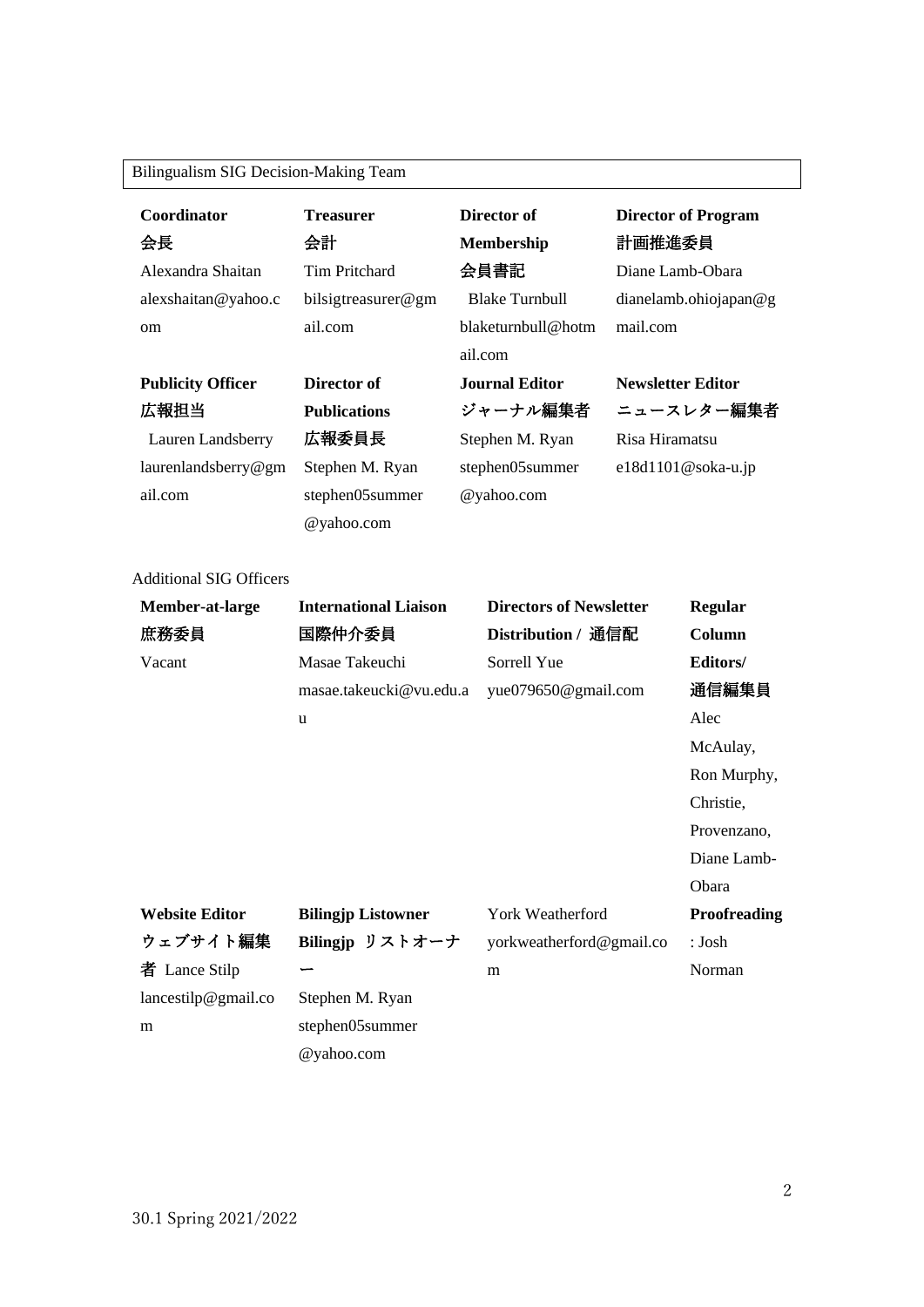### **Contribute to** *Bilingual Japan*

*Bilingual Japan* is the official newsletter of the Bilingualism Special Interest Group (B-SIG) of the Japan Association for Language Teaching (JALT). The purpose of this publication is to provide B-SIG members with articles and reports about bilingualism research and bilingual child-raising in Japan. *Bilingual Japan* also provides information about recent B-SIG activities.

**The content of this newsletter depends on contributions from its readers.** All SIG members and other interested parties are invited to submit articles or reports for inclusion in these pages. Start by writing about your family's experience or something about bilingual parenting that concerns you. Even if you feel that what you have to say is trivial, there is always someone who will be interested. Everyone has a story to tell, and we look forward to hearing yours.

#### **Manuscript Guidelines**

Please consult the *Publication Manual of the American Psychological Association*, 6th edition, as a style guide. Refer to recent issues of the JALT Bilingualism SIG Newsletter for instances of layout and referencing.

#### **Regular Columns**

•Consult the description at the top of each of the Regular Columns in this issue.

•Length: 1500 - 3000 words

•Submit articles to the respective column editors.

#### **Feature Articles**

•These articles are longer and/or deal with topics not covered by the Regular Columns.

- •Length: Up to 3,000 words or longer.
- •Submit articles to the editor at  $e18d1101@soka-u.jp$

## **Guidelines for Case Study Articles for the JALT Bilingualism SIG newsletter**

The goal of a case study is to show how the process of teaching\* and acquiring a minority language & culture is carried out in individual cases. Writers should clearly explain to the reader the relevant information regarding the main characters of the story, the situation that these characters came from and/or are presently in, and the strategies and methods used to advance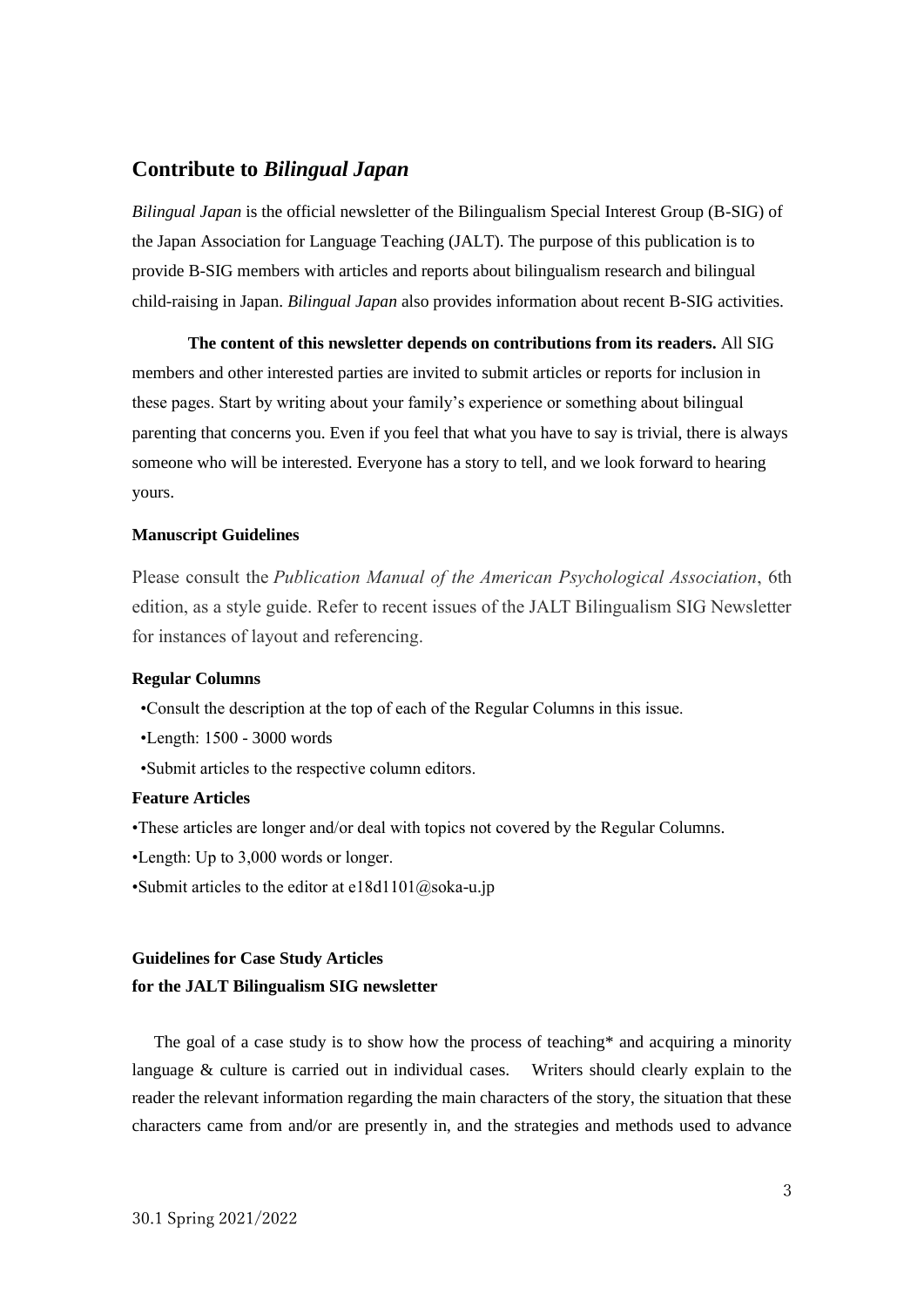toward the stated goal. While a case study is usually written by a parent about that parent's child or children, any contributor who is suitably informed about a particular situation is eligible to submit an article for publication.

Obviously, contributors should keep in mind their audience. Most Bilingualism SIG members (numbering over 200, all of whom receive three online issues annually) have various years of experience in this field. Many joined the SIG when their children were young, hoping to learn how to raise their children to be bilingual, bi-literate, and bicultural. A contributor should strive to contribute to our readers' desire to know and learn, keeping in mind that our members have a wide range of personal backgrounds, current family circumstances, and material and social resources.

\* (Terms such as 'teaching', 'teachers', 'learning', etc. are used broadly in these guidelines and can/do include people, practices, and experiences beyond a traditional school environment.) **Submission guidelines:**

It is advisable to check with the editors before writing your article. It is best to propose an idea or an abstract and then proceed upon the editors' feedback. Reading past case studies is advisable.

Deadlines are the middle of January, April, and September. Articles should be 1500-3000 words, though exceeding the upper cap, within reason, can usually be accommodated. In certain circumstances, much longer articles are accepted but may be split into two parts, appearing in successive issues. Check with the editors on this.

#### **Editorial guidelines:**

Case studies in this newsletter are generally not academic in nature. Rather, they are a focused narrative on the real experiences of people in specific situations. References to research and theory, if used at all, should be used sparingly. Many case studies are fine without such references. However, meandering narratives will be rejected or sent back for revision. Articles should convey a clear story that reveals the efforts and outcomes towards teaching and learning of the target language and/or culture, whether successful or not.

#### **Article structure:**

#### **- Introduction**

This first part of your article should provide the relevant information about the 'teachers' and 'learners' (often the parents and children) – demographics, past and current residencies, education history, language abilities, teaching strategies and methods, lifestyle and social circumstances, etc. Pseudonyms are acceptable but should be acknowledged. A thesis statement of sorts should be included to alert the reader to the direction and scope of the article.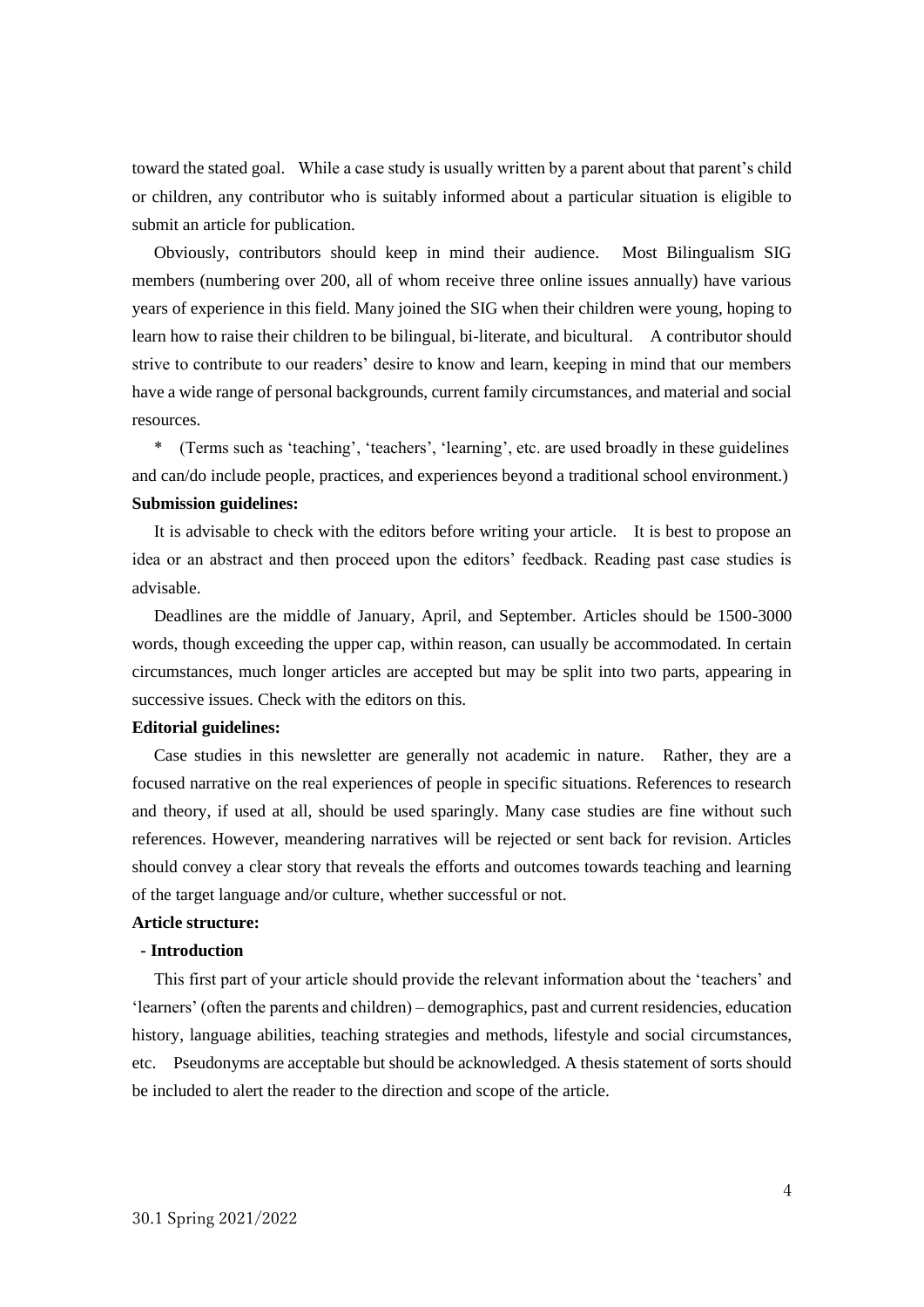#### **- Body**

This section should clearly deal with the main events of the article. Convey the steps taken to address the problems stated in the (so-called) 'thesis statement' and the results of those steps. This is sometimes the most personal part of an article, and conveying the thoughts, feelings, and behavior of the participants towards successes or failures can be powerful. Be fair, be accurate, and be honest.

Typically, there is a third party involved in a case study -- a teacher, principal, a school, family member, a 'Saturday School' board member' etc. It is beneficial to the reader to explain this party's position and behavior adequately and honestly.

Details matter. Explain the methods you use in enough detail to give the reader a sense of how that method worked in those circumstances. For example, methods might include reading English books at bedtime, Skype sessions with cousins back home, Saturday school projects, daily 'English-only' periods, or home-school routines. Helpful detail would include any 'spin-off' activity *vis a vis* bedtime reading; particulars of Skype sessions, i.e. do the kids just 'wing it' or are talking points set up beforehand? What is the proficiency or 'success' of the exchanges? What excites kids in Saturday Schools to do mid-week English homework in preparation for the Saturday lesson? What are the social benefits of such an arrangement? For periods where 'English-only' is in effect, how does the child respond? Do all siblings, or spouse, participate? To what affect?

#### - **Conclusion**

Wrap up your article by briefly summarizing the wins and losses, what you have learned, and the path forward in the long and winding road ahead.

In the end, as a case study contributor, you are a storyteller. As always, good stories have drama, suspense, protagonists who struggle, antagonists who thwart, success, failure, humor, irony, courage, uncertainty, etc. Most importantly, good stories always connect with the reader. Your reader will be much like you -- having much on the line, such as a precious child who they dearly want to succeed in life. Your story will resonate with them. Tell it well.

#### **Contacts:**

Case study co-editors

Alec McAulay - tokyomcaulay@gmail.com

Ron Murphy - murphy@ehime-u.ac.jp

Newsletter editor

Risa Hiramatsu - [e18d1101@soka-u.jp](mailto:e18d1101@soka-u.jp)

#### **DEADLINE FOR THE NEXT ISSUE: September 15th**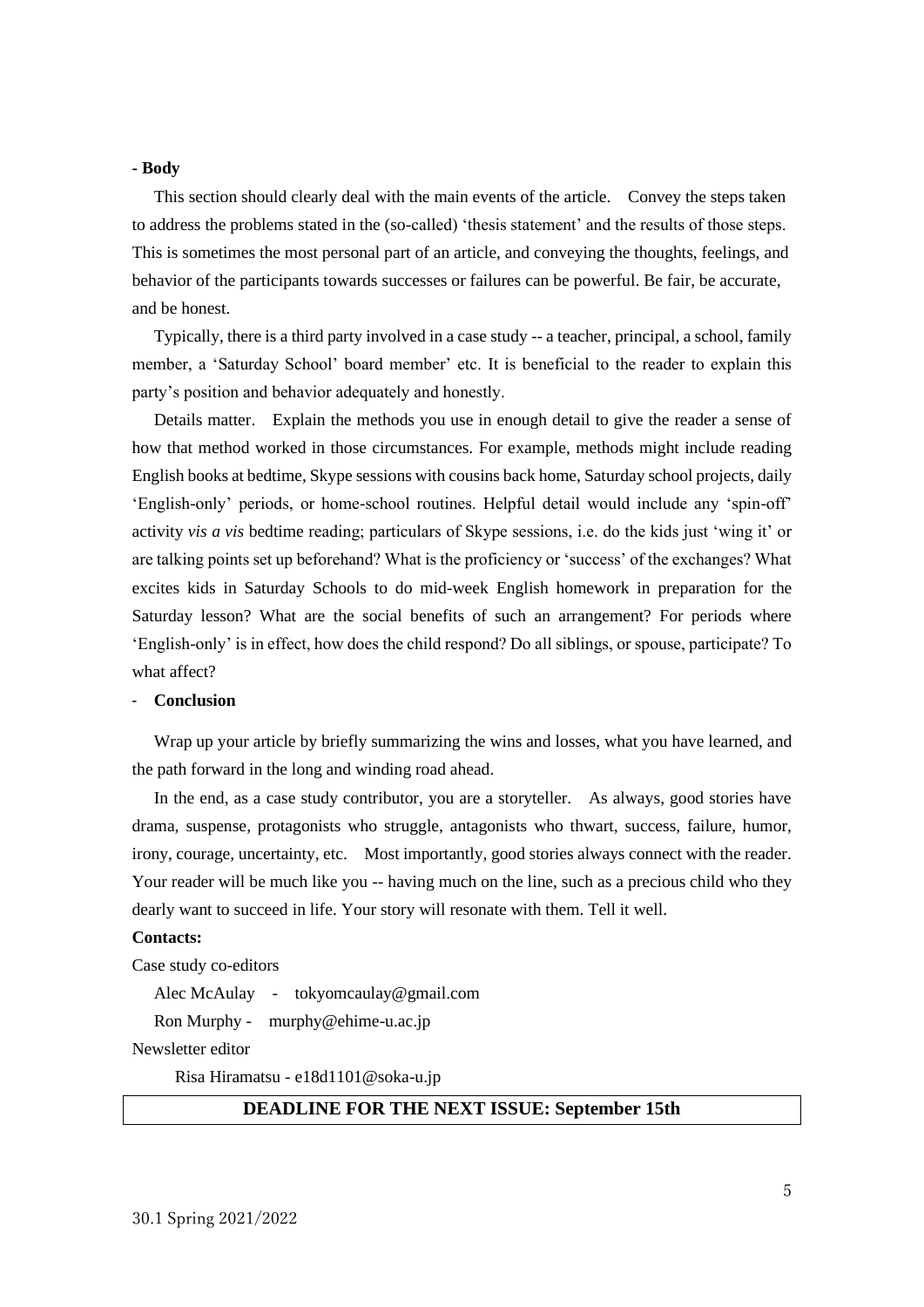#### <span id="page-5-0"></span>Coordinator's Message

#### **Dear Bilingualism SIG Members!**

Hope this message finds you well despite the busiest time of the academic year of 2021- 2022! Firstly, we would like to thank **BSIG Officers** (https://www.bsig.org/officers) along with **ALL** our valuable members who have been contributing to the SIG's successful activities through long-term membership, presenting and sharing their academic research and personal lived experiences on bilingualism at the **PanSIG** and **JALT Bilingualism SIG Forums**. We are also thankful to all members who have been contributing to BSIG publications and/or events related to bi-/multilingualism and bi- /multiculturalism, submitting articles and book reviews to the SIG's **Newsletter**, the **JJMM Journal**, and an upcoming Issue of a **Special Commemorative Monograph**  celebrating Bilingualism SIG's  $30<sup>th</sup>$  Anniversary. Happy birthday to all **BSIGers**!!!! Please do check your mailbox for a special surprise! Coming SOON!

Time flies indeed and it is time for the **PanSIG 2021 Conference**!

Our Programme Chair, Diane Lamb is inviting you to join an engaging **BSIG Forum 2021!**

**The Bilingualism SIG is inviting parents, along with their children, for a casual "Tea Time and Sweets" interactive event aimed at providing participants with a platform to share their stories and experiences about language learning and growing up bi-/multilingual in Japan. In this laid-back forum, we welcome longtime members with advice, as well as newbies looking to learn! Please join us for this exciting time to talk, meet other families, and make new friends!**

We look forward to meeting you online at:<https://pansig2021.eventzil.la/session/1239>

#### **WHEN: Sat, May 15, 14:30-16:00**

In this Newsletter issue, **Michelle Komura** reflects on raising neurodivergent bilinguals by sharing her personal story with us which I was rather fascinated with. **Steve McCarty**  and **Alexander McAulay** continue a discussion on semilingualism previously raised by Sarara Momokawa in the previous Newsletter Issue. **Helen Tang Nagasawa** shares numerous games and activities aimed at supporting kids' exposure to English. We hope you will enjoy reading all contributions from our valuable members.

We thank all the reviewers, contributors and the Newsletter Editor for their time and support, hard work, and dedication in producing this issue.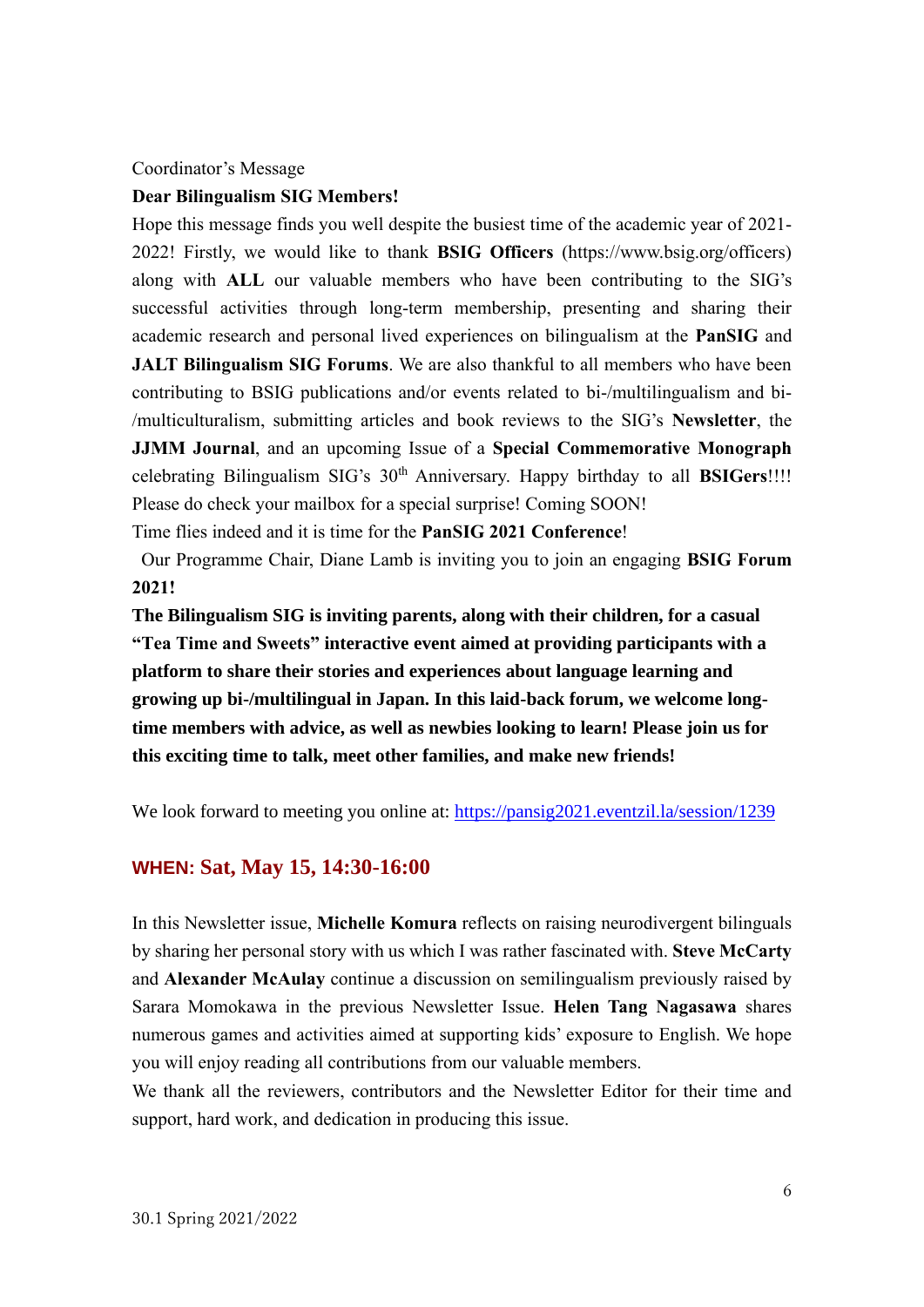And, it goes without saying, we thank **YOU all** for your support and look forward to hearing from you! Please e-mail Alexandra Shaitan at [alexshaitan@yahoo.com](mailto:alexshaitan@yahoo.com) if you would like to get involved in BSIG activities more actively. Best wishes, Bilingualism SIG Coordinator,

Shaitan Alexandra.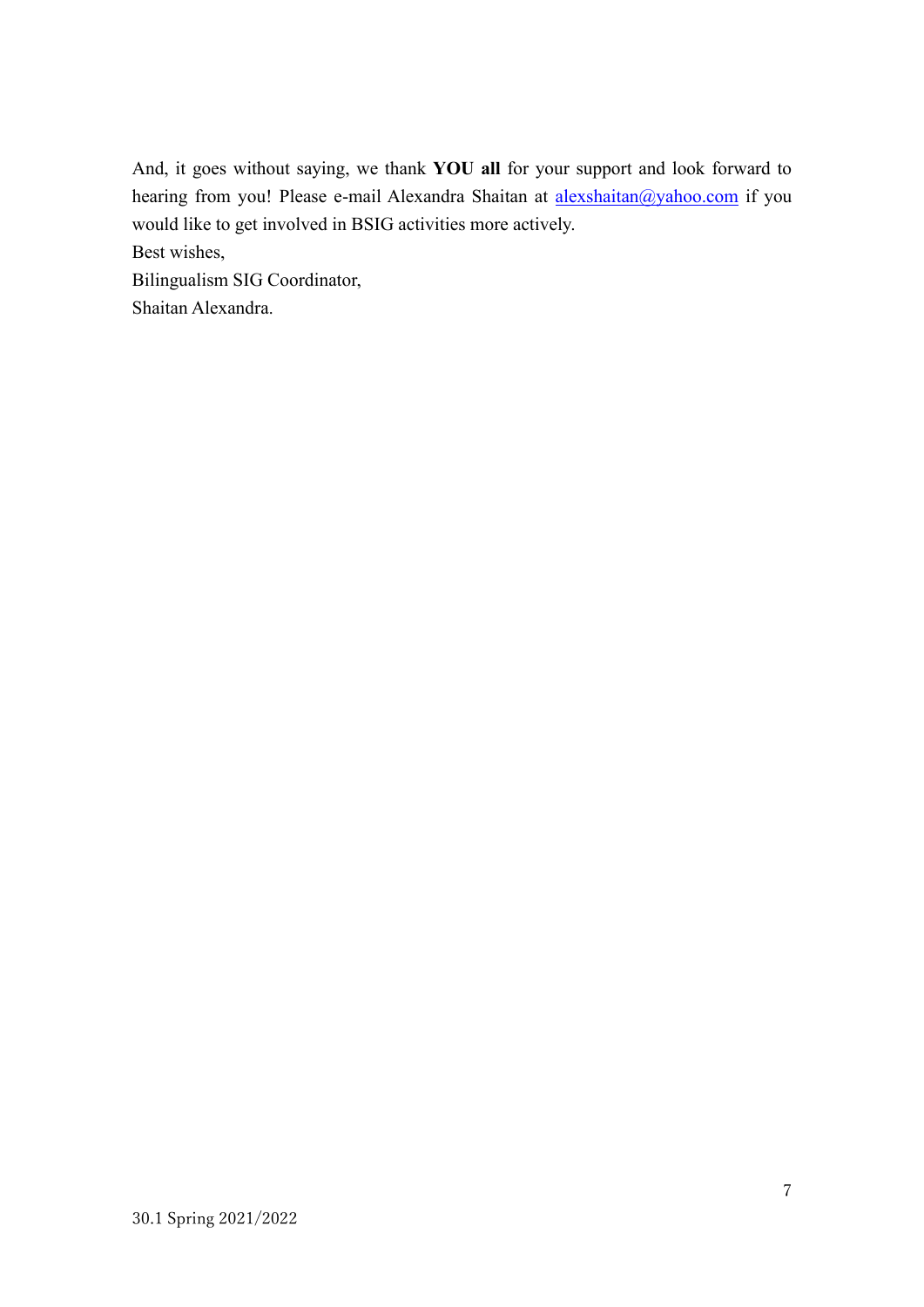#### <span id="page-7-0"></span>Case Study

# <span id="page-7-1"></span>**At the Intersection of Bilingualism and Disability: Reflections on Raising Neurodivergent Bilinguals** -by Michelle Komura

As someone who went to graduate school in Japan, married a Japanese man, and wrote her Masters' thesis in Japanese, bilingualism was always going to be a guiding principle in raising my children. Indeed, informed by my previous linguistics studies (Master of Applied Linguistics), when my second child (S2/11;10) was born with Down Syndrome / Trisomy 21 (DS/T21), I had more doubts about his health and longevity than his potential language ability. Similarly, when both S1 (13;9) and D1 (8;8) were diagnosed with Autism Spectrum Disorder (ASD), I remained committed to bilingualism. For me, bilingualism represents an amazing adventure. But for my children, I see it as a means to ensure their human rights, as outlined in the UN's Conventions on the Rights of Persons with Disabilities, specifically Article 24 which outlines the right to an inclusive education.

Accordingly, my aim in compiling this account is to illustrate the wealth of resources and options for parents raising exceptional children, as well as to

encourage all parents and educators to focus on the potential of all children regardless of their challenges. My Japanese monolingual husband and I (Australian) met and married in Osaka, and are currently raising two sons (S1, S2) and one daughter (D1). When our first child was born, I spoke Japanese and English to him alongside some signs (American Sign Language), while my husband naturally spoke only (Osakan) Japanese with him. We conversed monthly via Skype with family overseas, but for the most part, I was his only English-speaking contact. Most days S1 and I spent the day speaking (and signing) English before switching to Japanese in the afternoon before his father came home; evening and weekends I spoke both Japanese and English to him. S1 grew up seeing and hearing Japanese conversation between his parents, but apart from Skype, he never had much experience with being exposed to genuine English conversation between two competent individuals.

S1 enjoyed English television and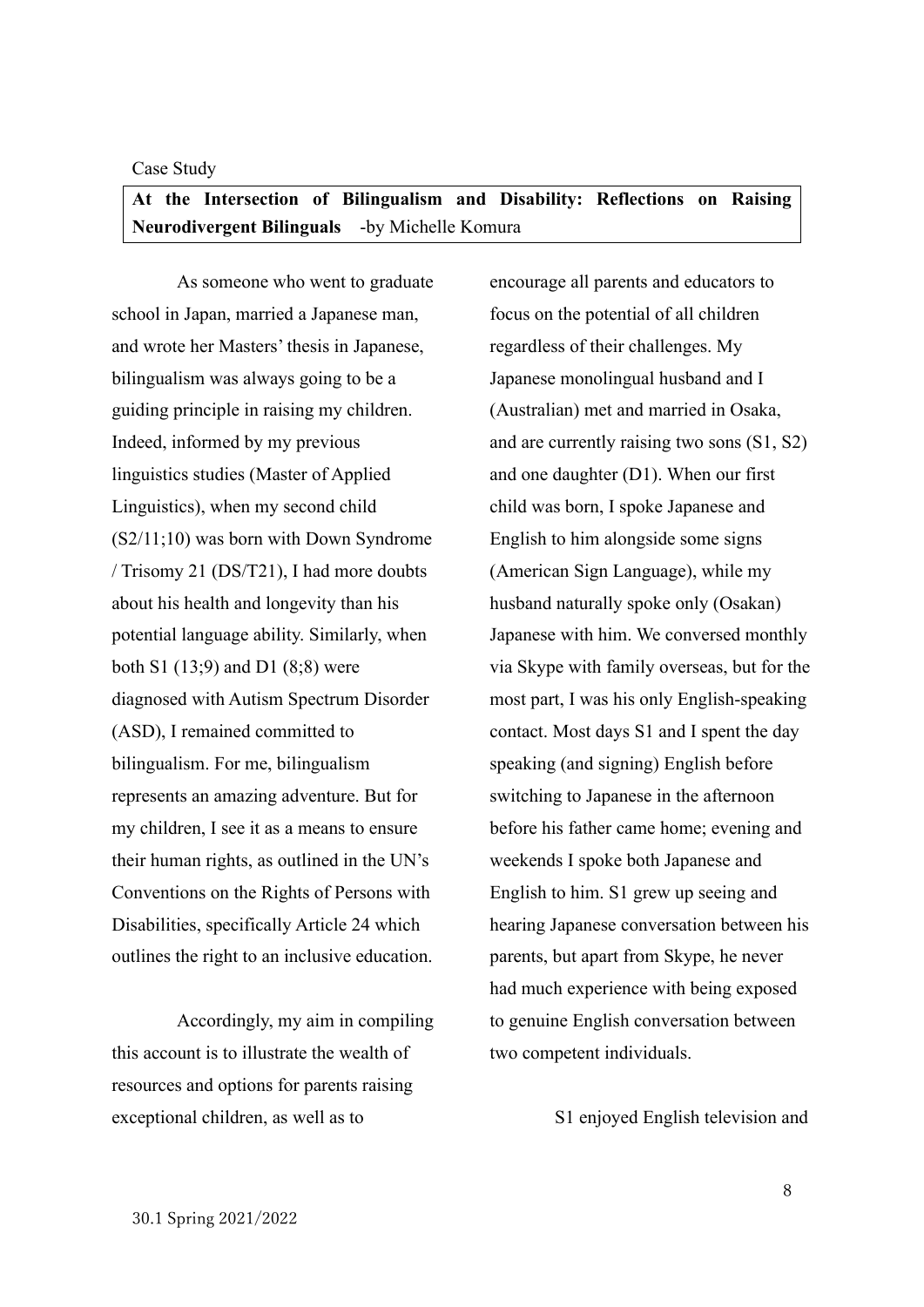music, regularly watching available English language programs like Little Einsteins, Playschool, and The Wiggles. Receptive skills for both languages far outweighed production. His slower speech trajectory and difficulties with auditory processing and comprehension were indications of his neurodiverse brain. For the most part, he presented as Englishdominant his first three years, oftentimes producing English utterances which followed Japanese grammar (yes/no questions) and his speech displayed delightful rhotacism, despite being able to distinguish between /l/ and /r/ sounds in English aurally. Our second son (S2) was born when S1 was 1;11. S2 was diagnosed with T21 at birth, but presented otherwise healthy with no need for any immediate surgical intervention (cardiac, etc.) which is quite common in T21. Unfortunately, his T21-related hypotonia (congenital muscle laxity) and the resultant oral-facial motor difficulties made feeding, sleeping, and breathing difficult, and he spent the first two years of his life sleeping upright in a baby-carrier /sling. While this was a stressful time, it also meant that he was always with me, ostensibly experiencing more language exposure than if he had been able to be placed down in a pram or bassinet.

Our home language patterns continued as before, with one exception – the incorporation of the Baby Signing Time (BST) series into our routine. S2 became a proficient signer, able to learn new signs from just one viewing, and given his oral motor difficulties, continued to use signs as his dominant language output. We soon required more signs than the four-part BST series could offer, and so began introducing the original Signing Time (ST) series.

I also undertook distance education modules in ASL allowing me to further support S2's language development. S2 used the same signs for Japanese and English words (there is some overlap between ASL and JSL, which is another reason why I chose ASL rather than Auslan (Australian Sign Language). Upon reflection, the BST/ST approach of using music with explicit instruction and peer modelling was the perfect learning resource for S2, as it draws on the developmental strengths found in T21, such as good visual memory and proficient imitation, without relying upon characteristic profile deficits in aural memory or oral-motor skills.

At the time, both children continued to attend my 'Mum & Me'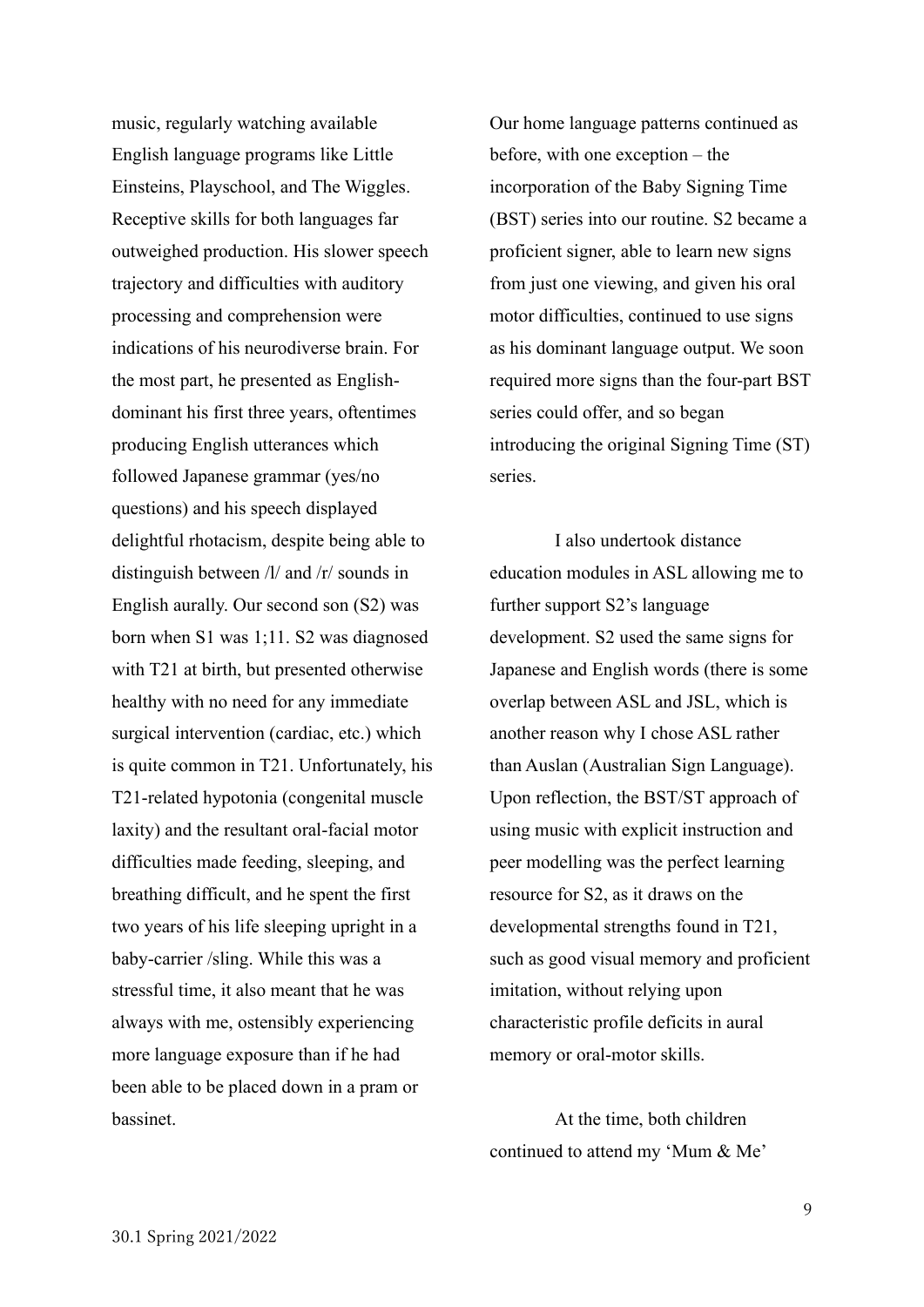English classes and were exposed to various examples of natural learning and explicit instruction, including music and signing. S1 was recognised as being hyperlexic (as many autistics are), evidenced by being able to read early and having a great memory for music and movies, a characteristic which clearly aided the development of his bilingual abilities. S2 often underwent health screening tests at major hospitals in Osaka, and while our paediatrician and workers from the city welfare division were always very positive about S2's future and development, more often than not, medical professionals at major clinics expressed derisive comments and attitudes regarding both our use of  $ASL$ , and our attempts at bilingualism more generally. It is difficult to say whether these attitudes were based on misinformation regarding bilingualism, intellectual disability, or a combination of both.

Nevertheless, as mentioned above, we never considered neglecting the bilingual opportunity presented by our family structure. In conjunction with the introduction of ST, our language education was further facilitated through the use of online and other educational programs, including Brill Kids, ABC Mouse, Reading Eggs, and Benesse's 'Kodomo

Charenji'. The audio-visual input was very popular with both children; S2, with his relative strengths in visual memory, had and still has a magnificent ability to memorise visual information, and S1 found being able to endlessly re-play the material particularly appealing, as he attempted to decipher the contextual cues which regularly flummox his ASD brain in real-time communication.

Furthermore, I also founded and managed an expat mothers' meetup group as a means of creating and ensuring that English-use would continue to hold social currency and value for my own and other bilingual children in Kansai. We participated in weekly English-speaking outings with other mothers and children, forming friendships and providing each other with valuable language input.

Our bilingual journey continued as above until I returned to Australia in 2013 for the birth of our third child when S1 was 5;0 and S2 was 3;1. My husband stayed in Japan at that time while I took our two sons to Australia. We stayed with family in North Queensland, during which time S1 was enrolled in and attended four months of primary school (prep/foundation year) in a small country-town school of 36 children (5-13 years old). At school, S1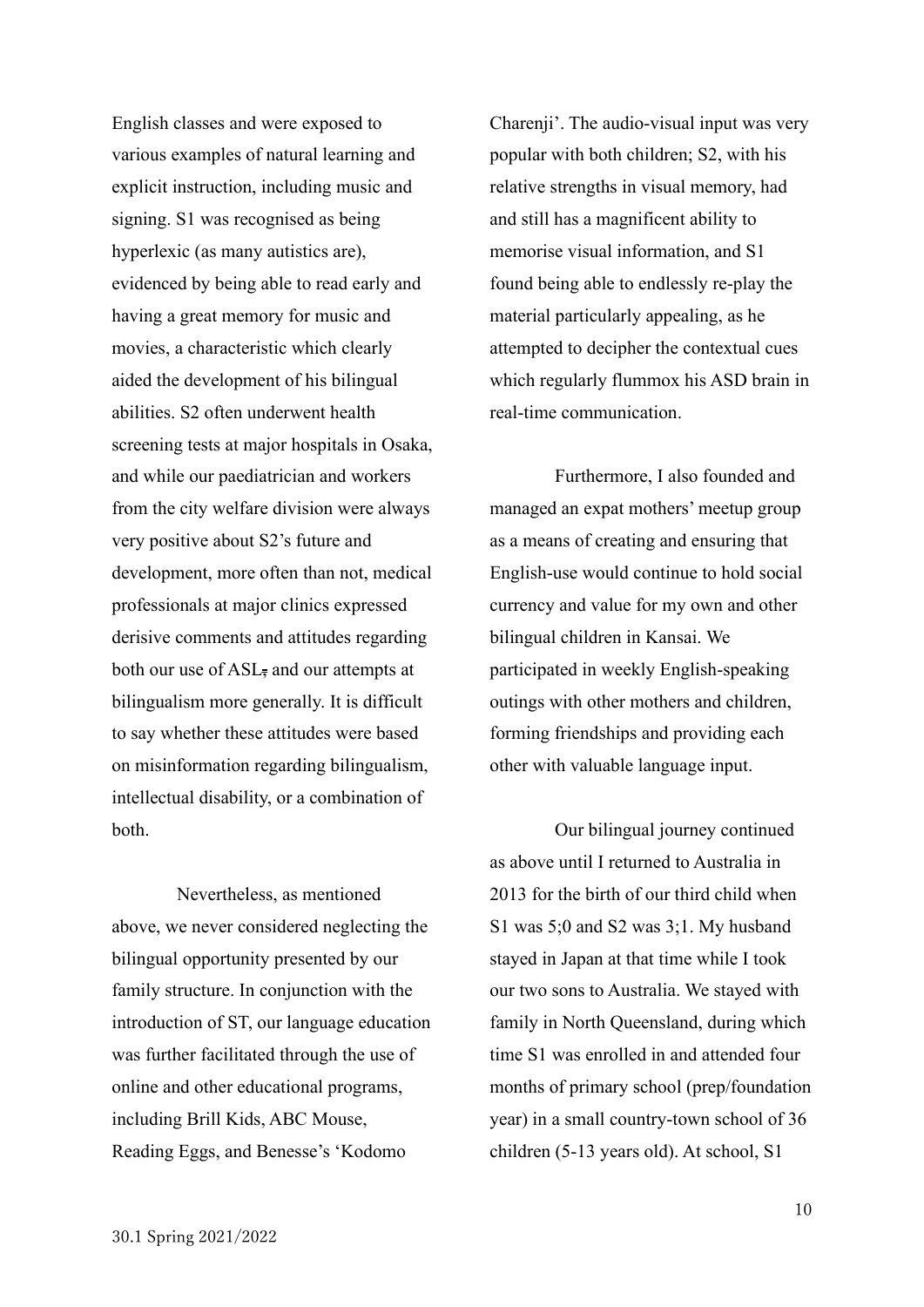was able to learn with same-aged peers, which not only improved his comprehension, grammar, and vocabulary, but also his pronunciation. Upon return from Australia, S1 attended Japanese kindergarten at Nen-cho (age 5) level, before subsequently entering the local primary school. S2 continued to learn and use signs, and both boys enjoyed spending time listening to Japanese music on our long car trips and continued to keep up with their Kodomo Charenji program, in an otherwise English environment. Teachers and neighbours were all supportive of bilingualism, which is perhaps to be expected in a younger, immigrant country such as Australia.

Having never done one before myself, I had never seriously considered short language-immersion trips as a tool to support bilingualism, but rather envisioned that at some point, in the far future, the children would undertake some sort of long-term homestay to bolster and hone their language skills. Although this may have been a possibility for S1 and D1, realizing this for S2 would involve a chaperone of sorts, and given the dearth of opportunities for people with intellectual disabilities post high-school, may not have been tenable at all. As such, we began to consider the possibility of the whole

family going on long-term exchange as a unit. Since our children were still young, with only S1 having entered the school system, my husband and I felt that if we were going to achieve this, then this would be the time. I closed my English classes and set off for Melbourne, Australia in June 2014 with three children, S1 (7;0), S2  $(2;5)$ , and D $(1;11)$ , while my husband supported us from Japan, until subsequently joining us the following year.

Once in Melbourne, S1 was enrolled at a government-run (public) Japanese-English bilingual primary school (one of two in Melbourne) and S2 began attending the kindergarten attached to the bilingual primary school. S2 also received disability-related funding for early intervention, including speech therapy, thus allowing for more personalised language input than the usual 15 hours of kindergarten. During the ten months before my husband joined us, we swapped over our linguistic routine and made Japanese our home language, with the children now talking to their father in Japanese via Skype, and continuing their 'Kodomo Charenji' programmes. S1 was the least receptive to me speaking Japanese (he was also speaking Japanese at school), while S2 and D1 were very accepting of it; this may have been partly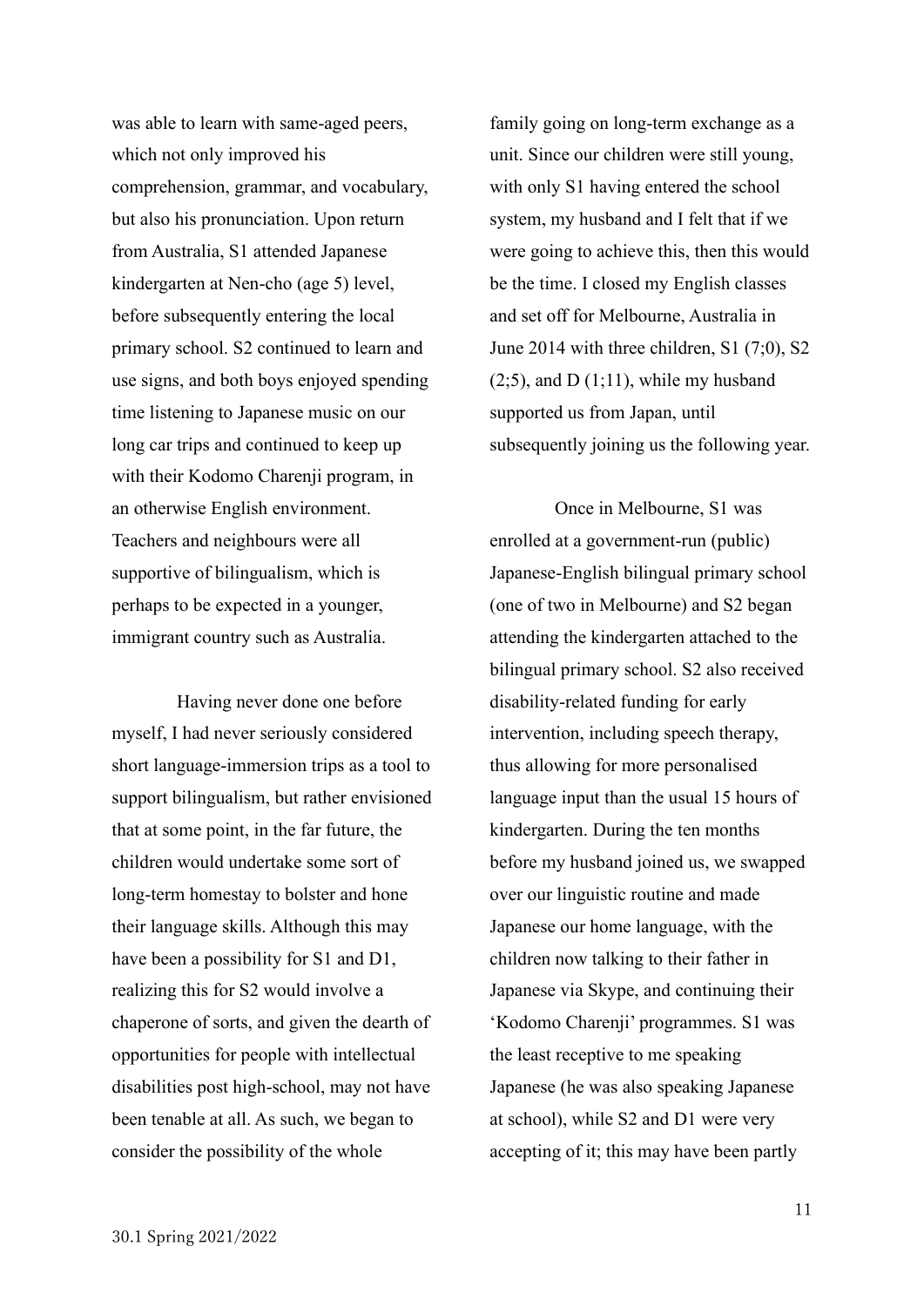due to the fact that S2 was largely nonverbal and D1 was still Japanesedominant at the time.

S1 was learning in both languages at school, where his vocabulary and pronunciation in English began to improve, although his characteristic – and common– autistic difficulties with comprehension remained. S2 was still a prolific signer with very limited speech, which was largely unintelligible to all but his family and therapists. He was well supported by his teachers in kindergarten, who encouraged him to communicate with words along with his peers (many of whom were also of Japanese heritage). The high percentage of recent immigrants in inner-city Melbourne, combined with the needs-based assessment of kindergarten places, meant that S2 was not the only child in his class who had limited English abilities. S2 attended kindergarten for 18 months, and by the time he began his school education attended the same bilingual primary school as S1. In 2016, his speech had become more intelligible. His Japanese pronunciation was still far clearer and easier to understand than his English, seemingly due to the predominantly CV pattern of Japanese.

In 2017, having been in Australia

for two and a half years,  $S1(9)$  and  $S2(7)$ both continued their education at the bilingual school in Melbourne, benefitting greatly from extensive Japanese language input, both at school and at home. S2 was fitted with hearing aids for fluctuating hearing impairment (mild to severe) and began making more accurate pronunciation, particularly regarding /s/ sounds in initial or final positions. During this time, D1(4) continued to develop her bilingual language skills. Although she attended a monolingual English kindergarten (six hours per week in a three-year-old kindergarten class), she was exposed to Japanese language through her father, and our friendships with Japanese families we had met through the school and as members of the wider Japanese community in Melbourne. Her bilingual vocabulary range was booming due in part to her autistic mind's amazing analytical reasoning ability. (She seeks and deduces the meanings of new words quite intentionally). She continued engaging with the Kodomo Charenji and Reading Eggs programmes, until the following year when we decided to replace our Kodomo Charenji subscription with one for Japanese television. (There are a number of systems available to access Japanese television when overseas in Australia). At the end of his second year of school, S2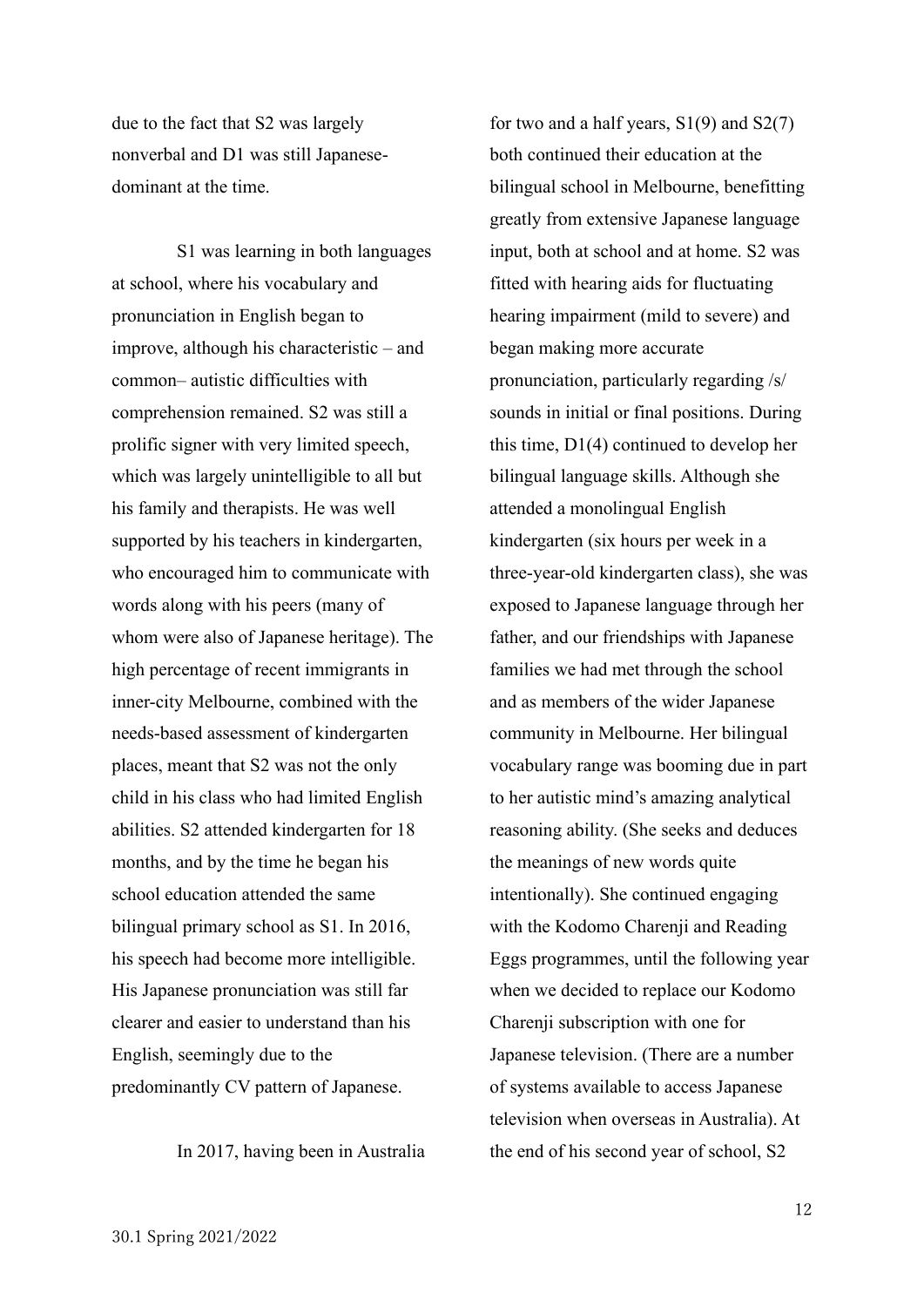(8;8) had memorised the entire M200 set of English sight words, and was reading independently in both languages, with some ability to answer simple comprehension questions about the text.

Although all three children were due to attend the same bilingual primary school in Melbourne from February 2018, our family moved interstate in March. Upon relocation to Cairns, all three children, S1(10;10), S2 (8;11), and D1 (5;09), attended a local monolingual public school, which offered Japanese as a foreign language from grade four. S1 had around six hours of Japanese language instruction per week, while S2 and D1 had none. The children accessed Reading Eggs and Study Ladder through school, so we no longer needed a home subscription. In light of the decrease in Japanese exposure through formal education, we were mindful to maintain our family language as predominately Japanese, and apart from Friday movie night, the children were now only allowed to watch Japanese television, with Sunday designated 'Osaka Day' – a day we spend together as a family speaking Japanese, eating Japanese food, and watching Osakan television programmes and videos.

Not surprisingly perhaps,

television has been a boon to maintaining interest and proficiency. For instance, initially S1 enjoyed watching Konan on television, before moving on to read Konan comics on his Kindle. S2 absolutely loves Doraemon, and Oshiri-tantei cartoons. D1 began by watching Okaasanto-issho, but now has similar interests to S2. All three are provided with books and magazines featuring their favourite television shows in an effort to support their motivation to continue learning Japanese.

We have also taken the children on two short trips to Japan, which has also spurred their interest, especially for D1 who cannot remember living there. As Japanese citizens living overseas, the children are fortunate to receive textbooks from MEXT through the Japanese consulate, and have accrued quite a number. This came in handy after I began home-schooling  $S2(10;4)$  and  $D1(7;1)$  in the latter half of 2019, due to discontent with ableist attitudes and lack of commitment by the school regarding S2's academic progress.

Before we began home-schooling, I designed and delivered a 4-week English intervention, to address disfluency, inaccuracy, and poor reading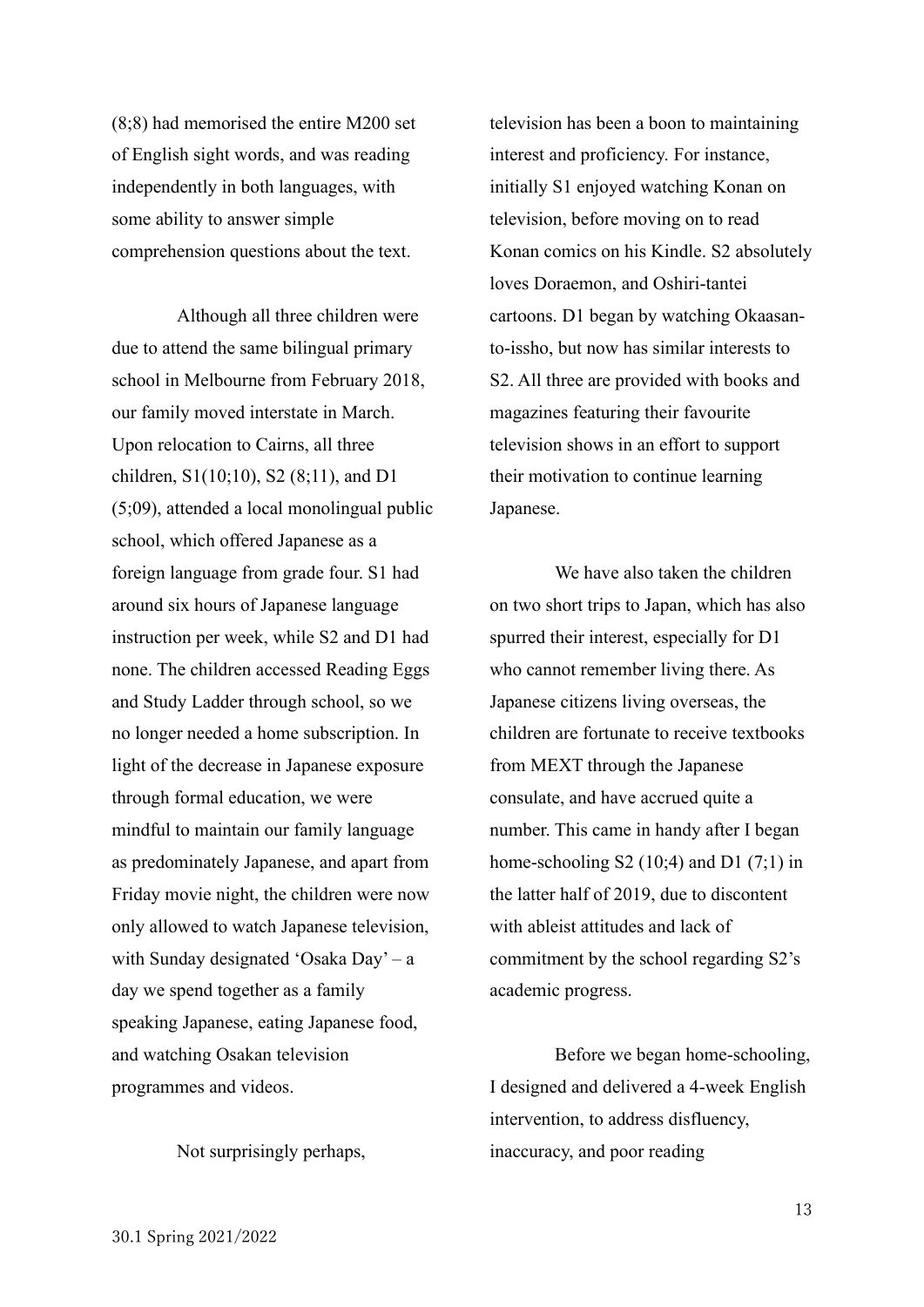comprehension. Despite his extensive knowledge of sight words and fairly sound phonics knowledge, difficulty reading novel words suggested that S2's knowledge was not being generalised. (A lack of generalisation is common for children with developmental disabilities.) After testing him using the UK Phonics Test (2016), I ran an intervention designed to teach specific grapheme knowledge and improve recognition of clusters and blends. After 18 intervention sessions, I tested him again and found that his score had improved from 42.5% to 87.5%, confirming that with appropriate instruction he could improve his language skills.

We have been home-schooling for more than 18 months now, focusing primarily on literacy and numeracy in both languages. The children work on Japanese, mathematics and English daily, as well as engaging in a variety of interest-based projects, sports, and self-led learning. Resources we currently use for Japanese include government-supplied textbooks (kokugo (Japanese), social studies, math, hoken (health class) etc.), kanji drill sheets (available online for free), kanji apps (e.g. Mirai Education Shogaku 1 NenSei Kanji Doriru), and Japanese television viewing. English resources are largely digital and

are used to target specific weaknesses (phonics, comprehension, fluency, and spelling). Popular resources include apps such as Endless Reader, Teach Monster, Reading Doctor (Blending, Spelling, etc.), Articulation Station (Pronunciation), ABC Mouse, Skoolbo, Adventure Academy, Reading Eggs (including Reading Eggspress), PM readers (eCollection), Easy Spelling Aid (an app that shows the spelling of any word spoken into the microphone), IXL, Night Zookeeper and Reading IQ (an online library of books which also include extensive read-aloud options). We also regularly engage in exercises to improve pronunciation (contrastive pairs), grammar/ sentence production (Colourful Semantics), and using story cubes to write/tell stories.

My approach for working with my children is short and frequent learning. As a former behavioural therapist, I aim to keep motivation high, and promote learning by engaging multiple times daily – some lessons are scheduled, and others just present themselves. With the onset of COVID-19, my eldest was added to the home-schooling tribe in 2020 and has spent the past four months learning the remainder of the 1026 kyoiku kanji. Together we read government supplied textbooks at lower levels to ensure we are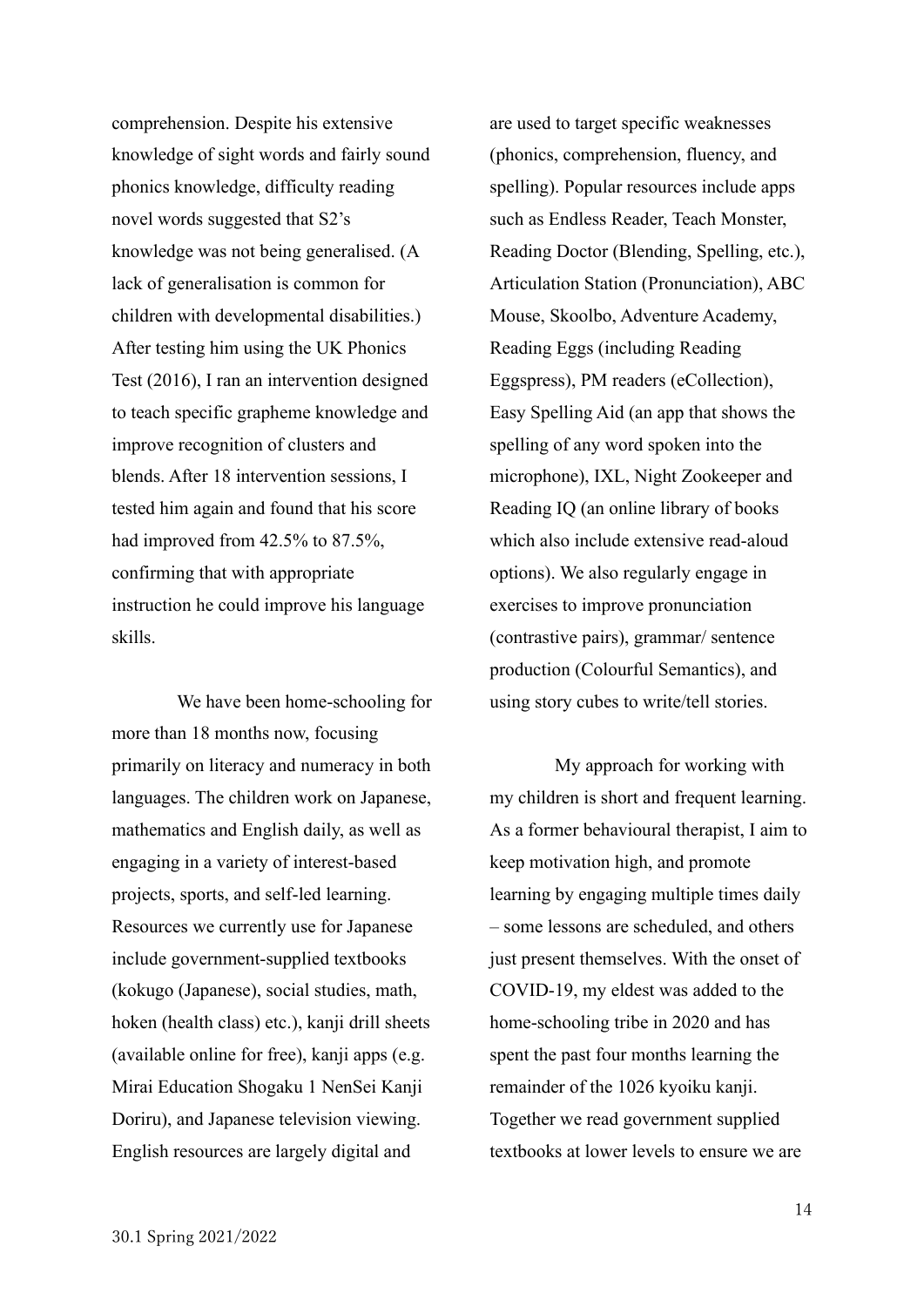working on understanding the grammatical structures, rather than battling unfamiliar content unnecessarily.

Over the past decade, our family has remained committed to our bilingual goals in the face of varying levels of support, and occasionally outright disdain, from professionals involved in our children's education. As expected, the developmental trajectories of all three children, now 13;9, 11;10, and 8;8, have been variously influenced by their respective neurodiversities, manifesting as comprehension, spelling, and auditory processing difficulties (autism), as well as pronunciation, grammar, and handwriting difficulties (T21). While S1 is still English-dominant and reading at gradelevel, his Japanese is better than ever, exhibiting longer and more grammatically correct, spontaneous speech. For S2 as well, although he appears to be English dominant, there has been a dramatic increase in vocabulary and mean-length of utterance in spontaneous speech in both languages, likely due to a combination of factors, namely increased compliance with wearing his hearing aids, participation in structured language instruction, and increased one-on-one peer interaction. Moreover, his speech has improved alongside his reading skills, suggesting

that, as evidenced by the research of Sue Buckley, explicit reading instruction has supported increases in spoken language. Although D1 remains the most balanced bilingual of the three, unlike her brothers, she learnt to read Japanese kana before English and is now enjoying the challenge of deciphering new English words phonetically and attempting to spell out known vocabulary. When their father is not home, the children now default to speaking English with each other most of the time, while adeptly switching to Japanese for inclusive family meals and family time.

In closing, I am absolutely thrilled that, despite living in Australia for the past six years, all three children are still enjoying reading and speaking Japanese, and are naturally proud when recognised as bilingual. Moving the family to Australia, after so many years in Japan, was not easy, but it has been an enriching experience. It is definitely something I would recommend for those interested in expanding their family's understanding of the wider world, and the wider world's understanding of unique, neurodivergent bilinguals. I look forward to continuing to document our family's language development from the flipside, when we move back to Japan in the future.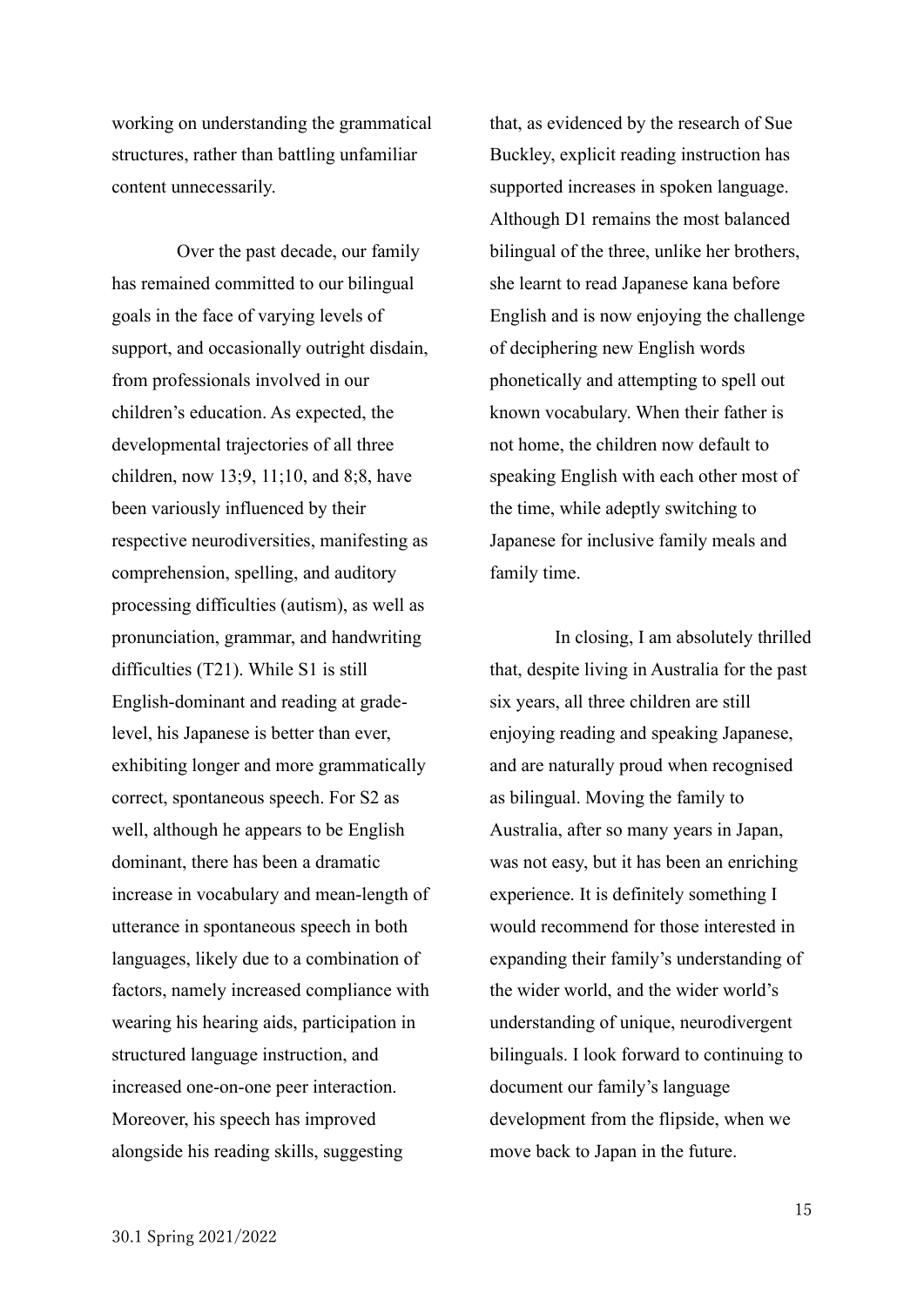<span id="page-15-0"></span>Feature Article

Readers are encouraged to submit articles related to various other topics or issues related to language learning, identity, education, or child raising. Please contact the editor Risa Hiramatsu at [e18d1101@soka-u.jp](mailto:e18d1101@soka-u.jp) for more information.

# <span id="page-15-1"></span>**The Myth of Semilingualism**-by Steve McCarty and Alexander McAulay **A conversation between Professor Steve McCarty (hereinafter "S") and Professor Alexander McAulay ("A")**

purposes.

**A:** We were both struck by Sarara Momokawa's (2020) article in *Bilingual Japan* on semilingualism. You mentioned in the Mixed Roots Japan Facebook Group that the semilingualism issue comes up disproportionately, considering its rarity.

**S:** Yes, Sarara agonizes over whether she is bilingual or semilingual (not native speaker level in any language). In my university Bilingualism classes, students often find Japanese blogs with anecdotes like that, and nationalists or purists like to think that the native language has to be established first, which blows past most of the critical periods for becoming fully bilingual.

The semilingualism bugaboo seems to be part of the tyranny of the native speaker ideal, which conveniently allows bilingualism to be other people's business ( 他 人 事 ). Actually, people who are bilingual to some extent have vastly more communicative power than monolinguals. If a person is under native speaker level in any of the four skills in one language, and also proficient in another language, so what? The question is whether they have the language they need for their own

The anxiety about semilingualism, the denial that one is bilingual to some extent, or nearly any other problem that seems to be about language is actually a social problem. It is the reaction of others to a person being different, often with stereotypes and misconceptions about plural languages, and no conception of biculturalism.

Sarara has therefore contributed to knowledge in the field by explaining her worries about semilingualism, detailing the timing and circumstances of her exposure to two languages. She was a returnee  $($ 帰国子女 ) who then went to schools in Japan taught only in English, which is not bilingual education – teaching in two languages. But she is successful in her work, like many people exposed to more than one language. The problem is social, how people who just want to belong and get along are perceived and treated by the mainstream.

With regard to her language development, what could readily have been elite bilingualism followed more the folk pattern of an immigrant, despite their expectation to move back to Japan. 'When in Rome syndrome' could describe such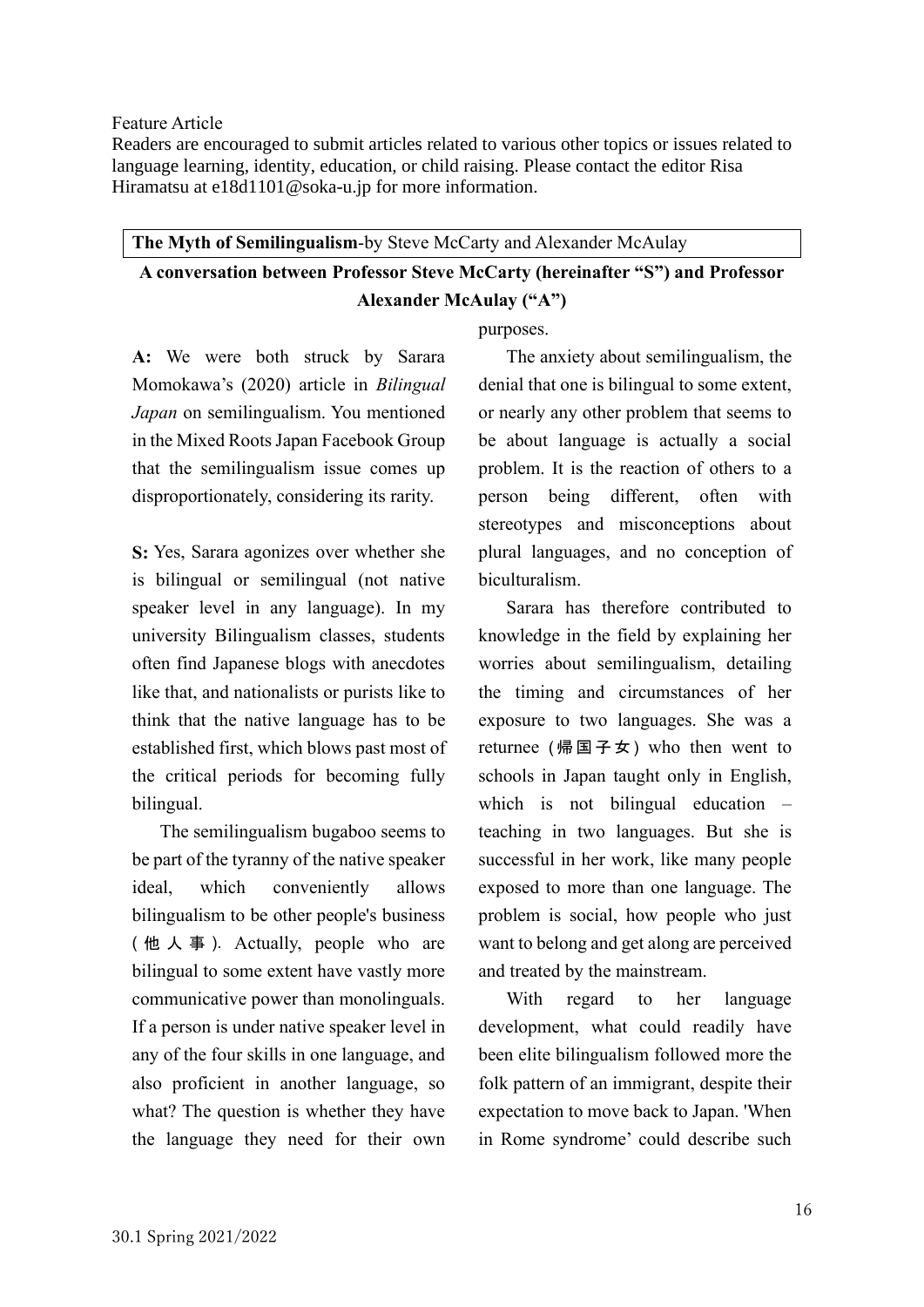cases where the native language is not sufficiently maintained abroad. While living in the U.S., Sarara did not attend a Japanese language school available on Saturdays. It is too little known that there is a Minority Language at Home  $(ML@H)$ approach to balance children's bilingual development. Such a family would speak Japanese at home in the U.S., and the same family would speak English at home in Japan, nearly the opposite of 'When in Rome'!

Again on the social level, international families may be measured against unrealistic, idealized expectations about bilingualism. The Japanese spouse or kids might therefore develop a complex about English proficiency or undergo a selfconscious phase concerning their unusual dual background. However, every life has turbulent phases, usually resolved eventually, and the young *hafu* generation is becoming prominent in Japanese society.

**A**: I first came across the term semilingualism when a returnee used it in my Film Studies class. She was struggling to understand the English reading material, and it brought out past frustrations with her own sense of being 中途半端 (partway) in both Japanese and English. My first reaction was that the term is rather pernicious. As you say, it arises from unfair social expectations that people have of multilingual individuals, and how those

expectations become internalized. Sarara's story was interesting in part because of the anxiety she feels about semilingualism. I agree with you that 'semilingualism' is not a thing, but the term seems to have gained a certain social currency that we need to push back against.

 Personally, I feel my 20-year-old daughter is the 'success story,' comfortable in both languages and looking to put them to use in her career. She is already a globalized, cosmopolitan individual, the グローバル人材 (Global HR) that the government is putting so much stock by these days. No one would question her bilingual credentials. And she herself would probably feel comfortable selfidentifying as bilingual. But having grown up in Japan, I know there are some cultural references and idioms she finds challenging when visiting the UK. It would not lead her to call herself semilingual, but she might bump up against discourses about the idealized English native speaker, and whether she herself is 'a native speaker of English.' As a parent, I feel part of the bilingual/bicultural nurturing role is to give her the tools to negotiate those discourses successfully.

My 17-year-old son, on the other hand, has the potential to struggle with the semilingual label. He is native Japanese, and has done all his schooling here. He does not like *Kokugo* (Japanese language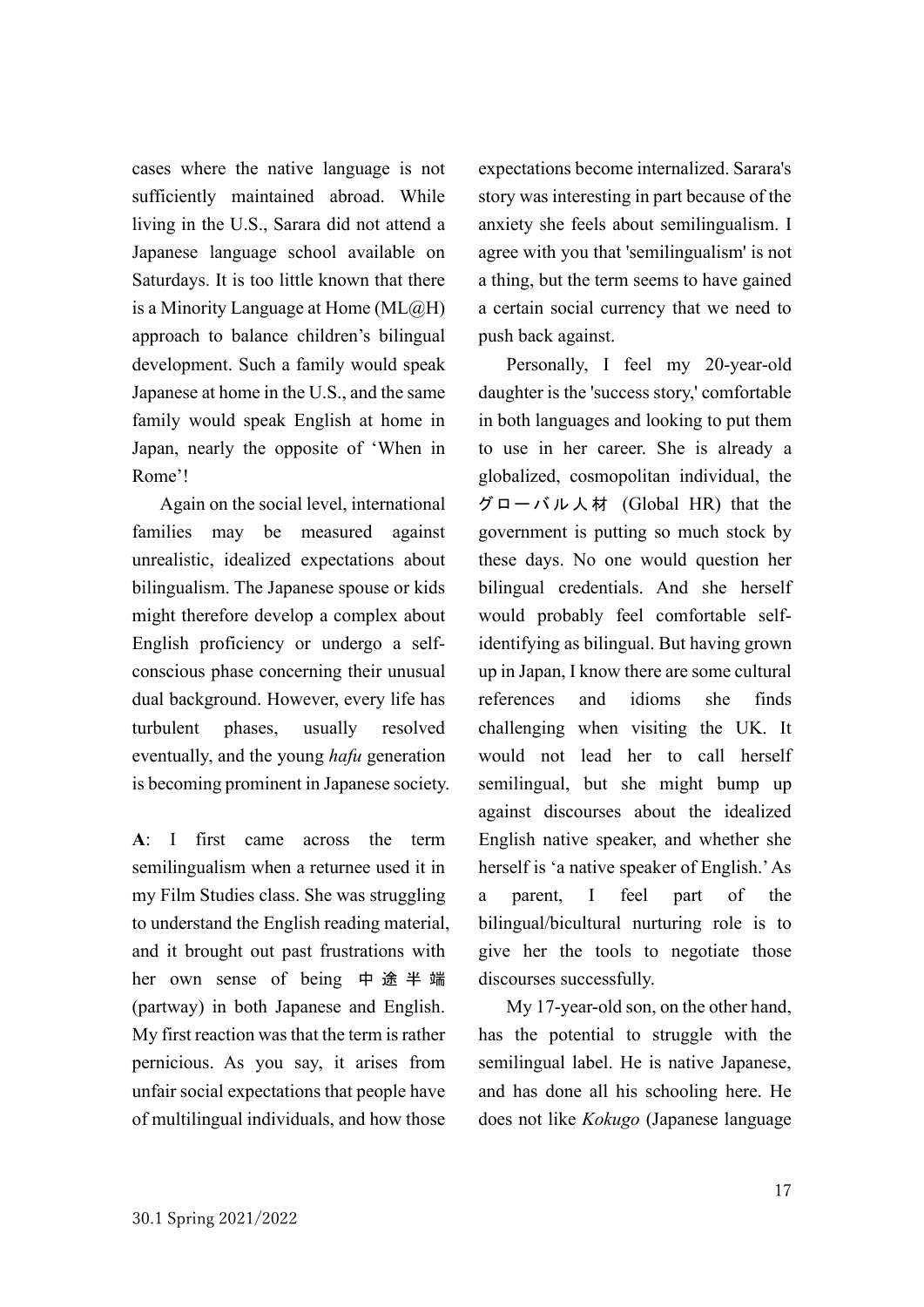classes), like many of his male peers. His English fluency is not at his sister's level, and he can get frustrated trying to speak English at times. Right now, 17-year-old Jason would not be too bothered if his English withered away, but I know 27 year-old Jason, and 37-year-old Jason, will be dealing with different expectations. Who knows how Jason in the future will handle them?

**S:** I find the 'semilingual' label derogatory, overused, and tied to an insidious purism and hypersensitive perfectionism – so I agree that the notion is pernicious. It often seems to be an internalized complex of returnees whose Japanese naturally got rusty abroad, but they were faced with scorn or jealousy for imperfect Japanese or good English, in other words, for not being perfectly bilingual as expected.

The pattern with our sons is similar to your kids. Our older son is in New York City now, representing one of Japan's global companies. He uses English and has picked up a smattering of other languages. Our younger son in the entertainment industry has not needed English, but he is delightful and has blessed us recently with a granddaughter, 3/4 Japanese.

When our younger son did study abroad once for three weeks, it was enough to activate his English speaking with me for over a year. He just told me that he understood the Disney movies and such as a child. The receptive bilingual has vast invisible structures of acquired language that can be activated fairly soon when actually needed.

I always placed their well-being above language or achievement, yet they both turned out to be popular and surprisingly successful. Parents tend to worry too much!

**A**: The point on acquired language being there for activation reminds me of our year in the UK in 2011. My son was seven at the time. When we left Japan, I would speak to him in English and he would invariably answer in Japanese. I was confident that in the UK he would start using English with me, and perhaps even with his Japanese mother. What surprised me was how quickly it happened – four days! We arrived on the Sunday, and on the Thursday he started initiating in English with his mother.

 For me, I think well-being and nurturing bilingualism are intertwined. My son might end up being a receptive bilingual – his resistance to English over the years has been mighty. But if he does end up with less-than-satisfactory English (by whatever measurement), then it will not be something he can blame on me. I feel sorry for parents of monolingual Japanese *hafu* who get 'blamed' for their choices. I knew before my kids were born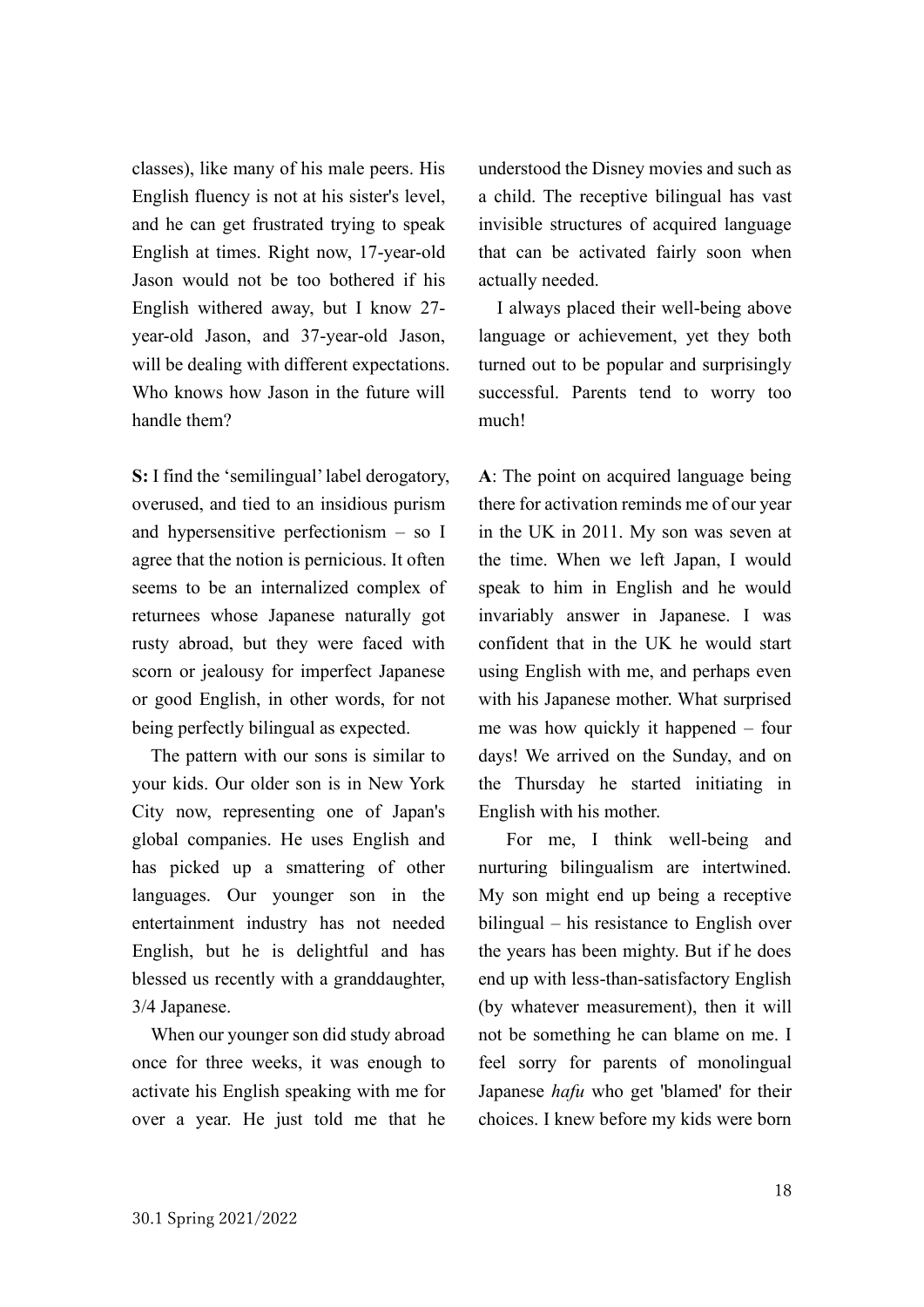that I never wanted to be that parent.

**S:** *Hafu* kids should not be monolingual, which is liable to make them monocultural as well, and then the foreign parent will have failed to pass on more than genes. Instead of pressuring them and meeting resistance, I just continued speaking to them in English, and I use only English in the family Line groups. Older son answers me in English, younger son mostly in Japanese, but we converse at a normal pace. No doubt your kids will gravitate to the language they need, and thank you for your persistence later!

**A:** Let me ask you, what vocabulary can we use to talk about – and talk to – the concerns and complexes of *hafu* who feel one or both of their language proficiencies to be below par? In other words, for those individuals who feel 'unworthy' of being called bilingual? In academic circles, we know there is a wealth of evidence showing semilingualism to be a myth constructed for ideological purposes (e.g., Martin-Jones  $\&$  Romaine, 1986; MacSwan, 2000). As the *Bilingual Japan*  readership consists of parent-practitioners as well as academics, what advice do you have for parents?

**S:** Becoming or being bilingual is always a matter of degree, so only ask if a person is bilingual *to some extent*. 例えば、「あな たは、ある程度バイリンガルではないでしょう か。」

Moreover, similar to the receptive type of bilingual, what people call semilingual in most cases is actually a form of bilingualism!

I would therefore say to people like Sarara, welcome to the club of imperfect bilinguals, who can nevertheless reap the benefits of bilingualism to a certain degree.

#### **References**

- MacSwan, J. (2000). The threshold hypothesis, semilingualism, and other contributions to a deficit view of linguistic minorities. *Hispanic Journal of Behavioral Sciences*, *22*(1), 3-45.
- Martin-Jones, M., & Romaine, S. (1986). Semilingualism: A halfbaked theory of communicative competence. *Applied Linguistics*, *7*(1), 26-38.
- Momokawa, S. (2020). Bilingual or semi-lingual? *Bilingual Japan, 29*(3), 10-15.

#### **About the Authors**

**Steve McCarty** was a founding member of the Bilingualism SIG and President for several years. As a full Professor at Osaka Jogakuin University, he has taught classes to students majoring in English on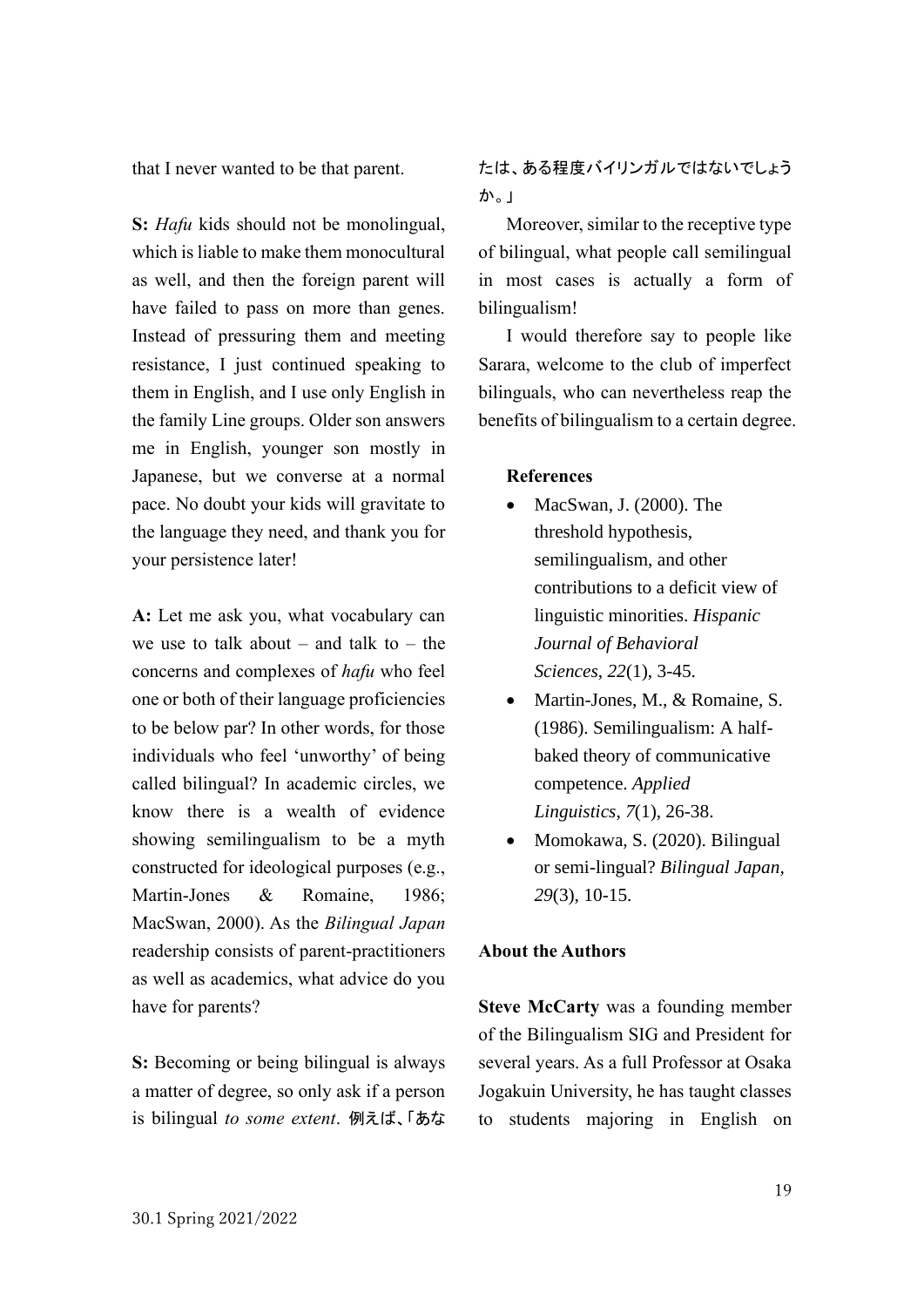Bilingualism, Bilingual Education, and Language Acquisition. See most of his publications on bilingualism, linked from: [https://japanned.hcommons.org/bilinguali](https://japanned.hcommons.org/bilingualism) [sm](https://japanned.hcommons.org/bilingualism) or in Japanese (日本語による著作): <https://japanned.hcommons.org/chosaku>

**Alexander McAulay** is a Professor in the Graduate School of International Social Sciences at Yokohama National University. A regular contributor to

*Bilingual Japan,* he has been co-editor of the Case Study Column since 2003. His research interests include Japanese-English code-switching, and he is currently writing a practical guide for parents raising bilingual children in Japan.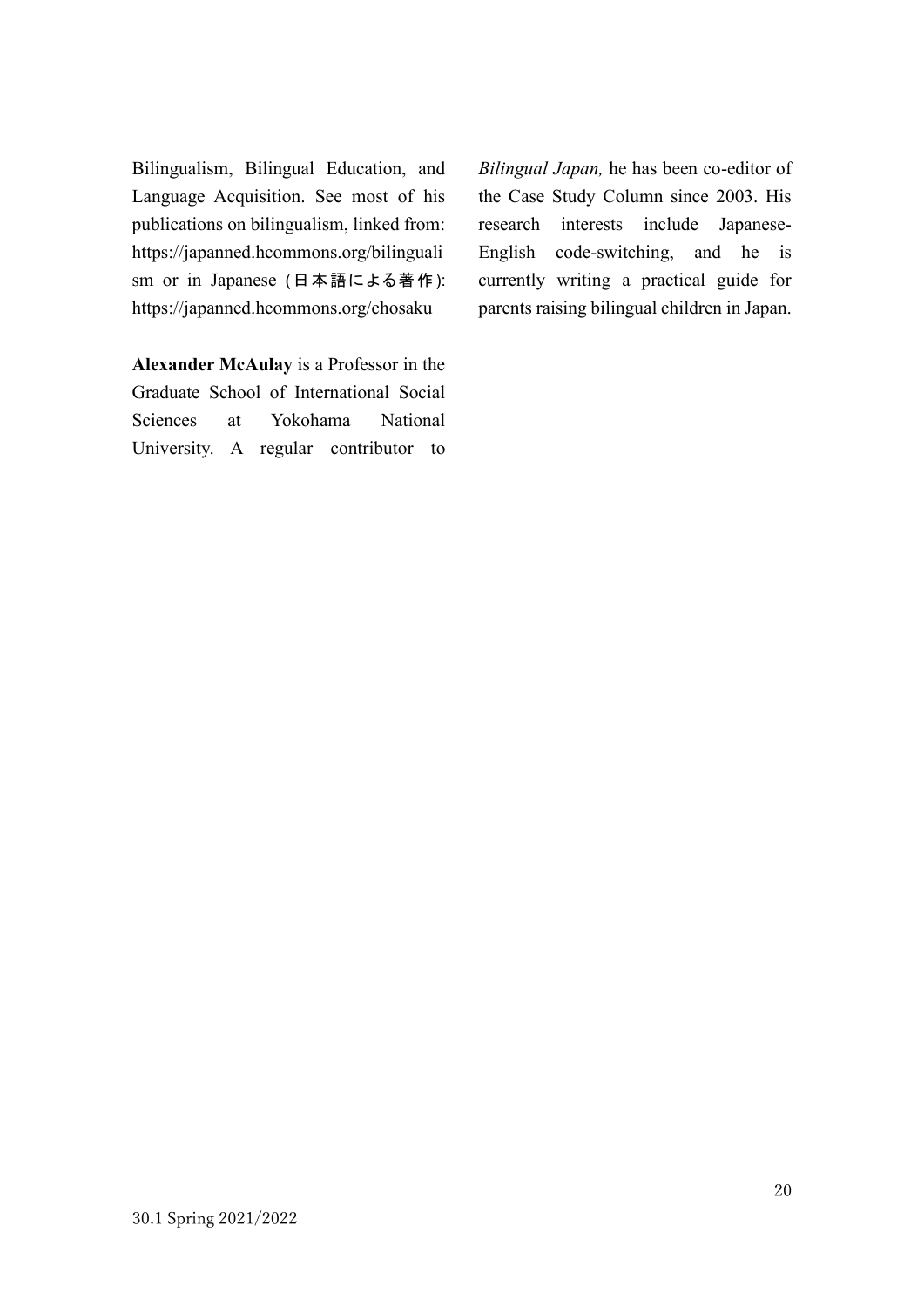<span id="page-20-1"></span><span id="page-20-0"></span>**Keep Kids Thinking in English-**by Helen Tang Nagasawa

#### **A Little Background Information**

Being bilingual was natural to me. I grew up speaking English and Cantonese with family, friends, and neighbors as a second generation Chinese American who lived in the heart of New York City's Chinatown. I also learned Mandarin in Saturday school from childhood and even studied abroad in China for a semester in college, so Chinese was always a part of my linguistic identity. I had always envisioned that if I had children, I would bring them up at least bilingual. They would learn English at school, and I would speak to them in Cantonese (and probably send them to Chinese school). Never had I imagined that I would end up marrying my Japanese husband and living in Japan!

After having our first daughter (now 13), we decided that since we were living in Japan, the other language would be English. Besides the short daily English programs on *NHK*, English videos such as *Elmo*, Disney channel on cable, Skype calls with my parents, occasional workbook activities, and summer trips back to the U.S., I was the main source of English input for our two daughters (up until age 8 for our older daughter and almost 4-years-old for our younger daughter).

Then came the opportunity to live

in Vienna for three years for my husband's work (2016-2019). Our daughters attended an international school where the medium of instruction was English. It is during this time when the kids solidified their foundations in reading and writing English.

Upon our return to Tokyo, catching up on Japanese was the main focus, especially for our older daughter who was finishing up sixth grade. Currently, our older daughter attends a junior high school with over 20% returnees and where she has <sup>1</sup>/<sub>6</sub> of her lessons (six lessons a week) as advanced English classes. Our younger daughter is enrolled in English retention classes for returnees once a week, but lessons are only an hour and a half.

Having fun is one of the best ways to keep the girls interested in English, so we have had family game nights playing English games. Here are some Jr.-editions (so younger kids will probably enjoy them more) of board games and two apps that can help build vocabulary, allow for some light reading, increase speaking, and what I find most importantly - promote *thinking* in English.

#### *5 Second Rule Jr*

At the top of our list is *5 Second Rule Jr.* Players need to name three things within five seconds. For example, "Name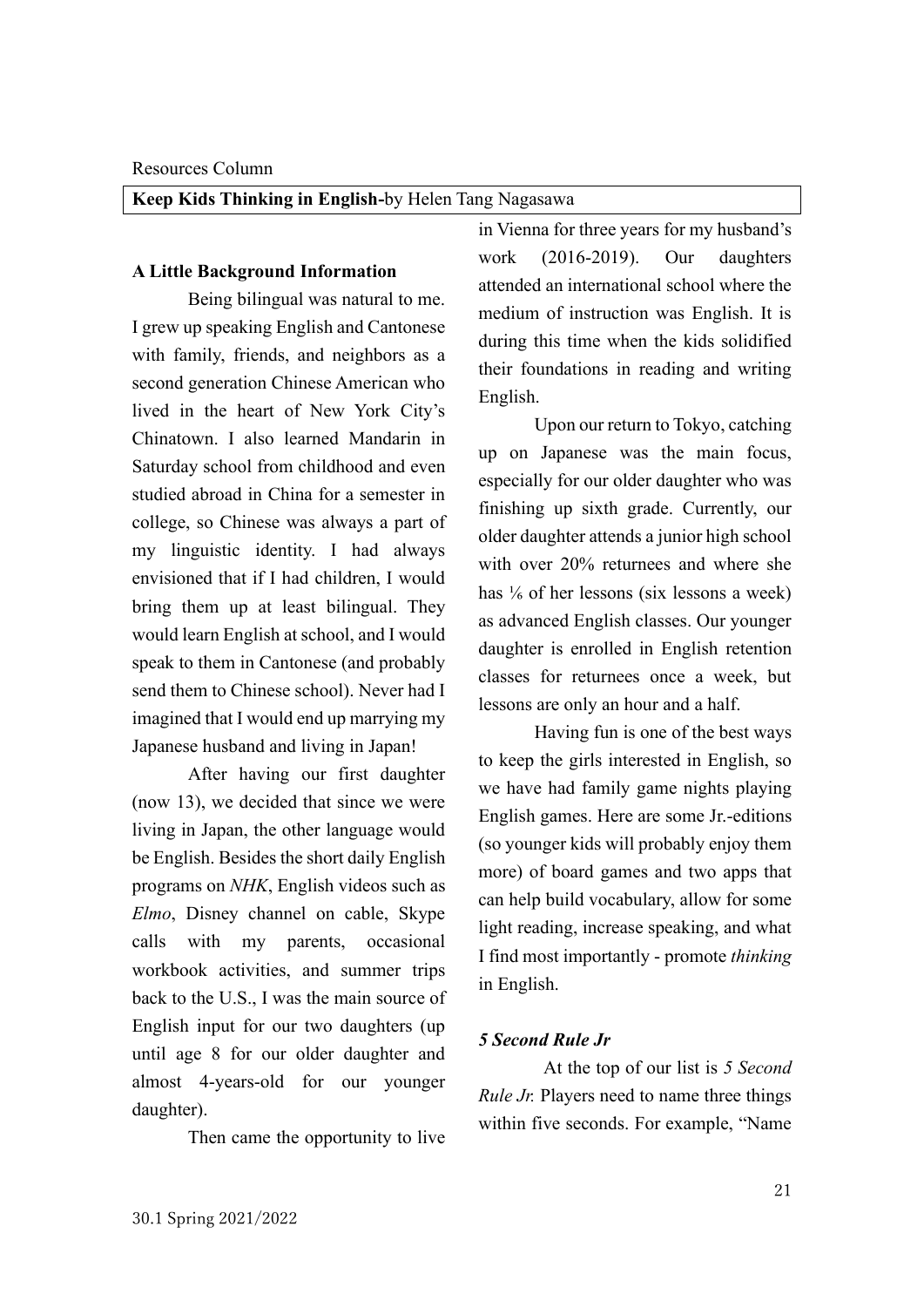3 Reasons to Smile" or "Name 3 Things You Sit On." It may sound easy, but it can be a challenge when under time pressure, let alone within just five seconds. Everyone can see the little balls rolling down the twisting timer, and the other players have their eyes on you. Players have to think fast, say whatever comes to their mind, and just spit it out! Funny answers often come out and lead to loads of laughter. The game comes with 400 questions on 200 cards, six pawns, a 5 second twisted timer, a gameboard, and a rules sheet. It is aimed for ages 6-years-old and up, and for three players or more. However, two players (e.g. two siblings or a child/parent) can have just as much fun. The game can also be adapted for younger players by adding extra time and turning the timer over again (and again).

#### *Hedbanz*

Another hit with our younger daughter is the game *Hedbanz*. The game is targeted at ages 7+ and can be enjoyed by two to six players. It comes with 72 cartoon cards, 24 scoring chips, six headbands, a one-minute timer, and a rule sheet. The goal is for each player to guess the card that is put in his/her headband. There are question cards with sample questions for players to ask to help them guess what is on their card. For example, "Do I have legs? I am a (turtle)." or "Can I be eaten? I am (cheese)." A variation is

to have teammates or other players give clues about the card for players to make guesses about their own. Players need to tap into their vocabulary banks to find the right words. A quick browse online shows that *Disney* and *Harry Potter* editions are also available for those avid fans out there.

#### *The Game of Life Junior*

The goal of this game is to be the first player to get ten stars by visiting as many places (e.g. zoo, park) and going on as many adventures (e.g., muddle puddle, snow fun) as possible, as well as completing actions such as acting something out, or even singing! For each attraction players stop at, they receive a star. The action cards allow players to gain a star or money, or also lose them. Children can practice English by reading the cards and the places on the board. In addition, they can share their stories by thinking about how to recap their adventures to the other players. The game is for ages 5+ and two to four players. The contents are a gameboard, four tokens, a spinner and base, 96 cards in two decks, 48 stars, and the game guide.

#### *Monopoly Junior*

In *Monopoly Junior*, players win by having the most money when another player goes bankrupt. This junior version of the classic game is aimed at ages 5+ and is for two to four players. It comes with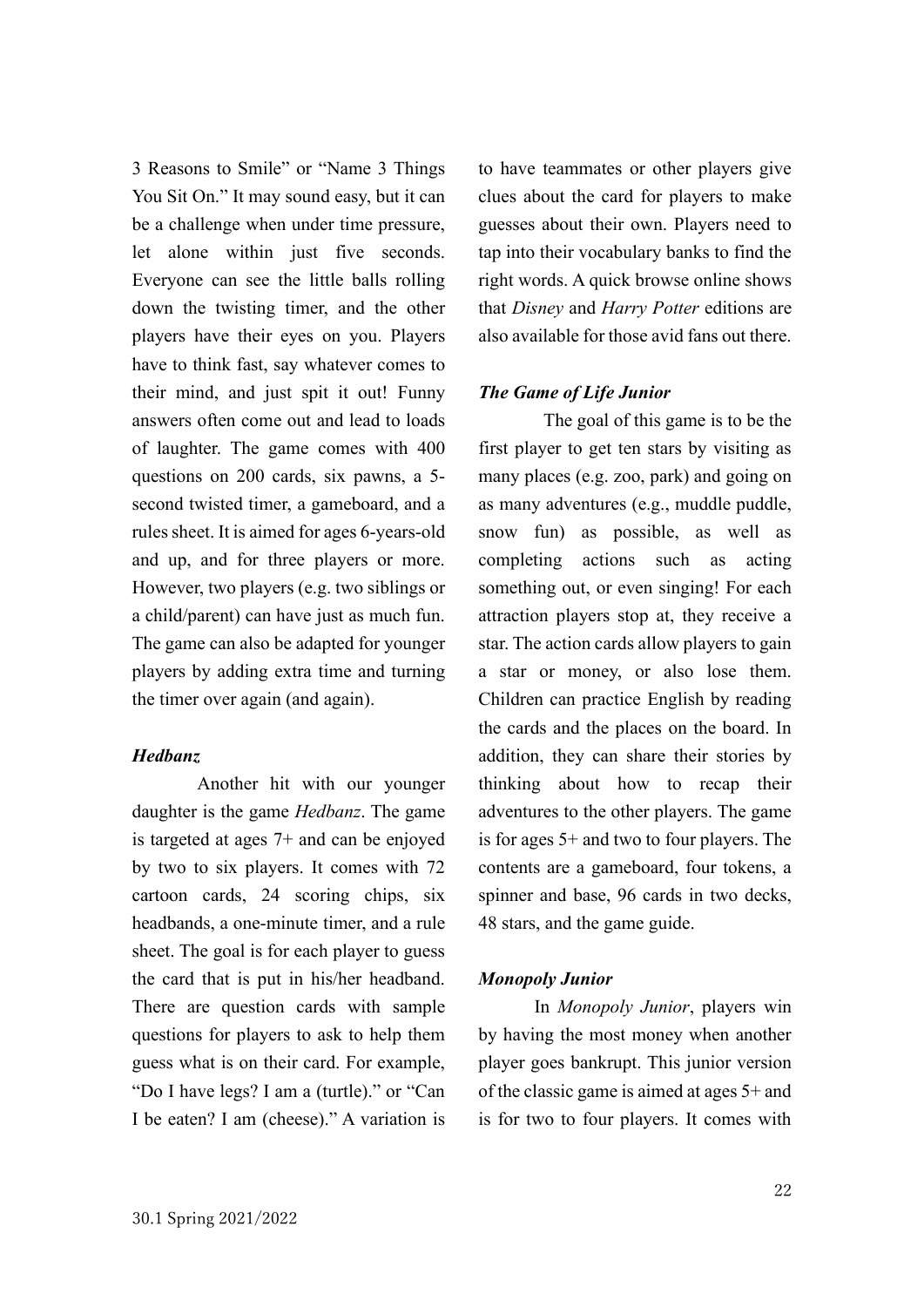one gameboard, four (plastic) tokens (dog, car, cat, and ship), 20 chance cards, 48 sold signs, 90 monopoly banknotes, one die, four character cards, and the game guide. One way to increase the children's reading opportunities and fluency is to allow them to read aloud not only their chance cards if they land on them, but also have them read their parents' chance cards - this is something our younger daughter loves doing. As for the length of the game, don't worry parents - compared to the standard version, this game *will* end (the quickest time was about 15 minutes for four players) and does not have the chance of going on for what seems like an eternity!

#### *Kids Charades*

Finally, there is *Kids Charades*  (differently named versions are also available). This travel-sized game includes 50 charade cards with three words/phrases on each side, a score pad, a timer, a die, a pencil, and an instruction booklet. Players roll the die to see which word or phrase they need to act out in just one minute, so they need to think quickly about the word or phrase and how best to act them out or make gestures for their partner or team members to guess. Players cannot talk, mouth words or letters, or draw letters in the air, but can use mime symbols. This game also draws loads of laughter.

Since families also spend so much time on their devices, here are two apps that can also be fun for English-boosting purposes:

#### *Charades! Kids*

The *Charades! Kids* app is not only about acting out words and phrases like the card edition, but also has categories such as "Sing-A-Long" and "Disney Songs" for which players can sign or hum popular songs, and also "Fairy Tales," for which to describe characters. The "Acting Out" categories include anime and countries. Since the game is produced by an American developer and can be found in the Apple app store, some categories can be US-centric (with that primary audience in mind), such as "U.S. Cities," "Cereals," and "Candy Bars." Players have to play more or buy coins in the store for other categories such as "Pokemon" and "Things in the Sea."

#### *Heads Up!*

*Heads Up!* is a word-guessing game app. Players need to try to guess as many words as possible before the oneminute time is up. Players hold their cellphone (where the words will appear) against their forehead, and a partner gives the clues without saying any part of the word. The phone is turned down if the guess is correct and turned up to pass and move on to another word. Our family just